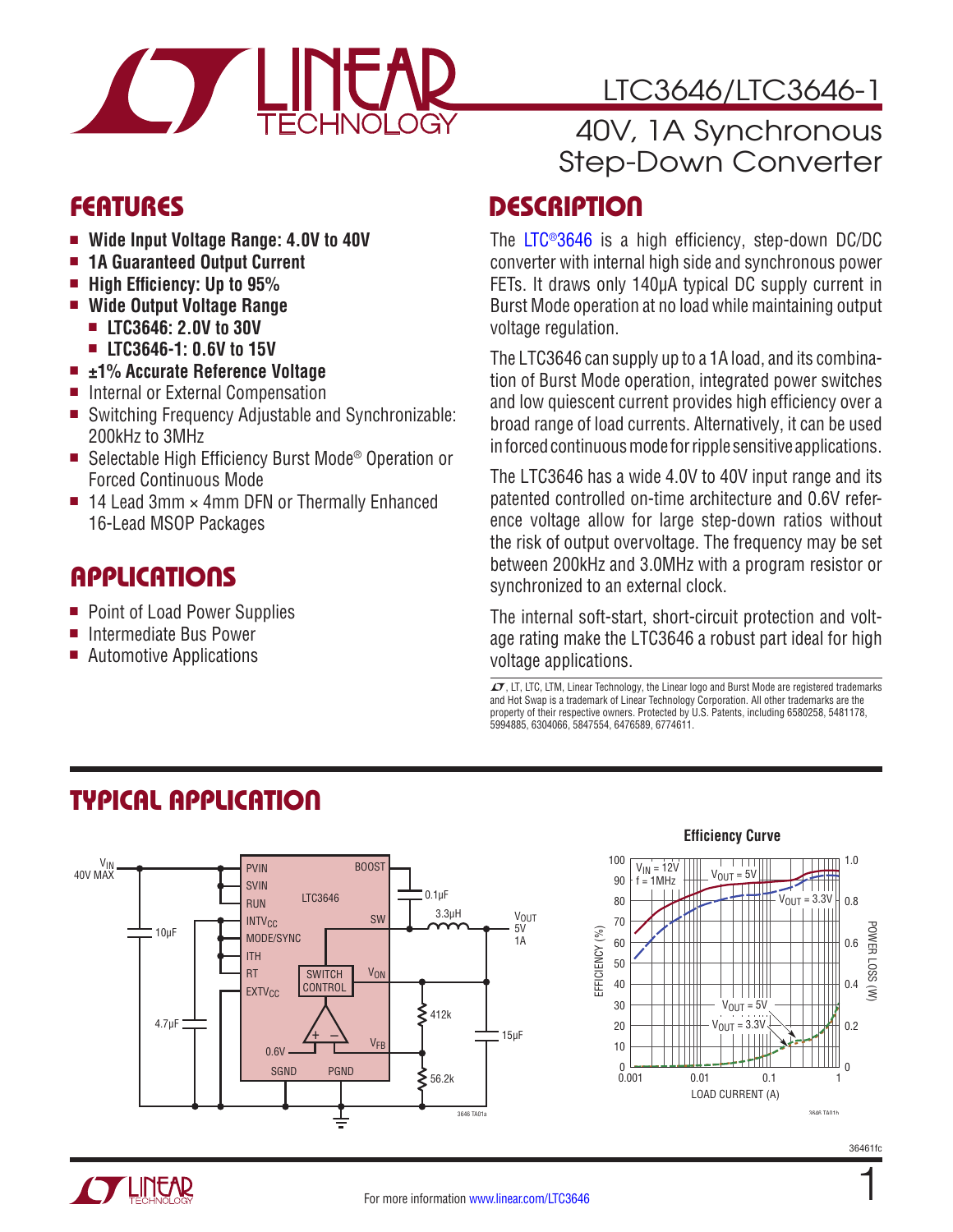#### ABSOLUTE MAXIMUM RATINGS **(Notes 1, 7)**

| Operating Junction Temperature Range           |  |
|------------------------------------------------|--|
|                                                |  |
|                                                |  |
| Lead Temperature (Soldering, 10 sec) MSE 300°C |  |

### PIN CONFIGURATION



# ORDER INFORMATION

| <b>LEAD FREE FINISH</b> | <b>TAPE AND REEL</b> | <b>PART MARKING</b> | <b>PACKAGE DESCRIPTION</b>             | <b>TEMPERATURE RANGE</b>            |
|-------------------------|----------------------|---------------------|----------------------------------------|-------------------------------------|
| LTC3646EDE#PBF          | LTC3646EDE#TRPBF     | 3646                | 14-Lead (4mm $\times$ 3mm) Plastic DFN | $-40^{\circ}$ C to 85 $^{\circ}$ C  |
| LTC3646IDE#PBF          | LTC3646IDE#TRPBF     | 3646                | 14-Lead (4mm × 3mm) Plastic DFN        | $-40^{\circ}$ C to 125 $^{\circ}$ C |
| LTC3646HDE#PBF          | LTC3646HDE#TRPBF     | 3646                | 14-Lead (4mm × 3mm) Plastic DFN        | $-40^{\circ}$ C to 150 $^{\circ}$ C |
| LTC3646EMSE#PBF         | LTC3646EMSE#TRPBF    | 3646                | 16-Lead Plastic MSOP                   | $-40^{\circ}$ C to 85 $^{\circ}$ C  |
| LTC3646IMSE#PBF         | LTC3646IMSE#TRPBF    | 3646                | 16-Lead Plastic MSOP                   | $-40^{\circ}$ C to 125 $^{\circ}$ C |
| LTC3646HMSE#PBF         | LTC3646HMSE#TRPBF    | 3646                | 16-Lead Plastic MSOP                   | $-40^{\circ}$ C to 150 $^{\circ}$ C |
| LTC3646EDE-1#PBF        | LTC3646EDE-1#TRPBF   | 36461               | 14-Lead (4mm $\times$ 3mm) Plastic DFN | $-40^{\circ}$ C to 85 $^{\circ}$ C  |
| LTC3646IDE-1#PBF        | LTC3646IDE-1#TRPBF   | 36461               | 14-Lead (4mm $\times$ 3mm) Plastic DFN | $-40^{\circ}$ C to 125 $^{\circ}$ C |
| LTC3646HDE-1#PBF        | LTC3646HDE-1#TRPBF   | 36461               | 14-Lead (4mm × 3mm) Plastic DFN        | $-40^{\circ}$ C to 150 $^{\circ}$ C |
| LTC3646EMSE-1#PBF       | LTC3646EMSE-1#TRPBF  | 36461               | 16-Lead Plastic MSOP                   | $-40^{\circ}$ C to 85 $^{\circ}$ C  |
| LTC3646IMSE-1#PBF       | LTC3646IMSE-1#TRPBF  | 36461               | 16-Lead Plastic MSOP                   | $-40^{\circ}$ C to 125 $^{\circ}$ C |
| LTC3646HMSE-1#PBF       | LTC3646HMSE-1#TRPBF  | 36461               | 16-Lead Plastic MSOP                   | $-40^{\circ}$ C to 150 $^{\circ}$ C |

Consult LTC Marketing for parts specified with wider operating temperature ranges. \*The temperature grade is identified by a label on the shipping container.

For more information on lead free part marking, go to: <http://www.linear.com/leadfree/>

For more information on tape and reel specifications, go to: <http://www.linear.com/tapeandreel/>

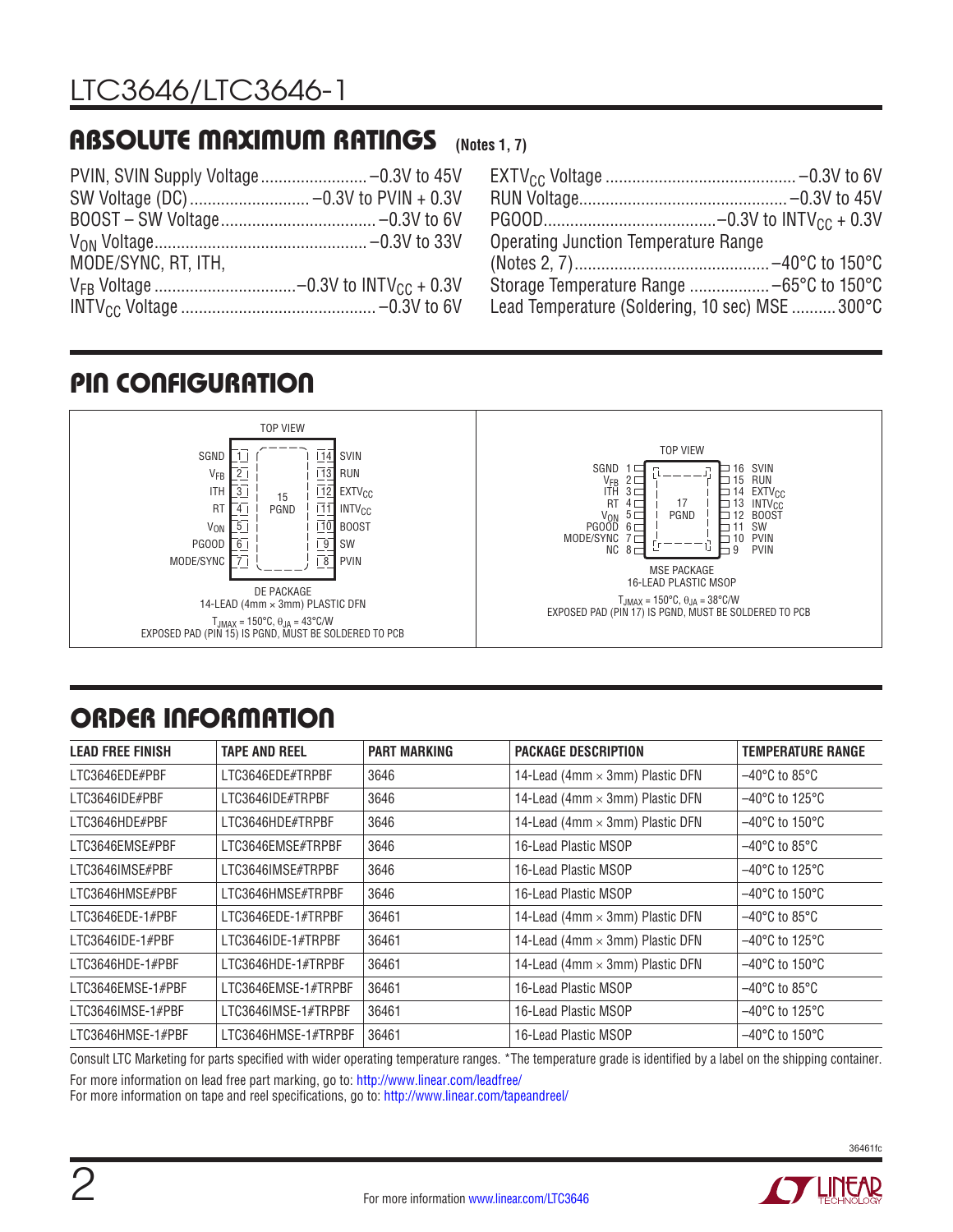### **ELECTRICAL CHARACTERISTICS** The  $\bullet$  denotes the specifications which apply over the specified operating

**junction temperature range, otherwise specifications are at TA = 25°C (Note 2), PVIN = SVIN = 12V unless otherwise noted.**

| <b>SYMBOL</b>                      | <b>PARAMETER</b>                                                                      | <b>CONDITIONS</b>                                                                                                                           | <b>MIN</b>                            | <b>TYP</b>                | <b>MAX</b>                   | <b>UNITS</b>                                  |
|------------------------------------|---------------------------------------------------------------------------------------|---------------------------------------------------------------------------------------------------------------------------------------------|---------------------------------------|---------------------------|------------------------------|-----------------------------------------------|
| <b>Input Supply (PVIN, SVIN)</b>   |                                                                                       |                                                                                                                                             |                                       |                           |                              |                                               |
| $V_{\text{IN}}$                    | Input Voltage Operating Range                                                         |                                                                                                                                             | 4.0<br>$\bullet$                      |                           | 40                           | $\vee$                                        |
| $V_{IN(OV)}$                       | Input Supply Overvoltage Lockout                                                      | V <sub>IN</sub> Rising<br>Hysteresis (V <sub>IN</sub> Falling)                                                                              | 43.5<br>$\bullet$<br>2.0<br>$\bullet$ | 46<br>2.5                 | 2.9                          | $\vee$<br>V                                   |
| $V_{IN(UV)}$                       | Input Supply Undervoltage Lockout                                                     | V <sub>IN</sub> Falling<br>Hysteresis (V <sub>IN</sub> Rising)                                                                              | 3.2                                   | 3.35<br>250               | 3.5                          | $\vee$<br>mV                                  |
| ΙQ                                 | DC Supply Current (Note 3)<br><b>Forced Continuous</b><br>Sleep Mode<br>Shutdown Mode | $V_{RUN} = 0V$                                                                                                                              |                                       | 620<br>140<br>8           | 875<br>190                   | μA<br>μA<br>μA                                |
| <b>Main Control Loop</b>           |                                                                                       |                                                                                                                                             |                                       |                           |                              |                                               |
| <b>V<sub>OUT</sub></b>             | Output Voltage Range (Note 4)                                                         | LTC3646<br>LTC3646-1                                                                                                                        | 2.0<br>0.6                            |                           | 30<br>15                     | $\mathsf{V}$<br>V                             |
| $V_{FB}$                           | Feedback Reference Voltage                                                            | $-40^{\circ}$ C < T <sub>A</sub> < 85°C                                                                                                     | 0.594<br>0.591<br>$\bullet$           | 0.6<br>0.6                | 0.606<br>0.609               | $\vee$<br>V                                   |
|                                    | Feedback Voltage Line Regulation                                                      | $V_{IN}$ = 4.0V to 40V, $I_{TH}$ = 1.5V                                                                                                     |                                       |                           | 0.05                         | $\%N$                                         |
|                                    | Feedback Voltage Load Regulation                                                      | $I_{TH}$ = 1.0V to 1.8V                                                                                                                     |                                       |                           | 0.12                         | $\frac{0}{0}$                                 |
|                                    | Feedback Input Current                                                                | $V_{FB} = 0.6V$                                                                                                                             | $\bullet$                             | 0                         | ±20                          | пA                                            |
| g <sub>m</sub> (EA)                | Error Amplifier Transconductance                                                      | <b>External Comp</b>                                                                                                                        |                                       | 300                       |                              | $\mu S$                                       |
| $t_{ON(MIN)}$                      | Minimum On-Time                                                                       | $V_{IN}$ = 40V, R <sub>RT</sub> = 30k, V <sub>ON</sub> = 2V                                                                                 |                                       | 30                        |                              | ns                                            |
| $t_{OFF(MIN)}$                     | Minimum Off-Time                                                                      |                                                                                                                                             |                                       | 80                        |                              | ns                                            |
| <b>LIM</b>                         | Valley Switch Current Limit                                                           |                                                                                                                                             | 0.9<br>$\bullet$                      | 1.2                       | 1.5                          | $\mathsf A$                                   |
|                                    | Negative Valley Switch Current Limit                                                  |                                                                                                                                             |                                       | $-0.3$                    |                              | $\mathsf A$                                   |
|                                    | Internal Oscillator Frequency                                                         | $V_{RT} = V_{INTVCC}$<br>$R_{\text{RT}} = 450 \text{k}\Omega$<br>$R_{\text{RT}} = 60 \text{k}\Omega$<br>$R_{\text{RT}} = 30 \text{k}\Omega$ | 1.6<br>0.19<br>1.25<br>2.55           | 2.25<br>0.2<br>1.5<br>3.0 | 2.95<br>0.27<br>1.75<br>3.45 | <b>MHz</b><br><b>MHz</b><br>MHz<br><b>MHz</b> |
|                                    | <b>External Clock Frequency Range</b>                                                 |                                                                                                                                             | 0.2                                   |                           | 3.0                          | <b>MHz</b>                                    |
| $R_{DS(ON)}$                       | Top Switch On-Resistance (Note 5)<br>Bottom Switch On-Resistance (Note 5)             | $V_{IN} = 5.5V$<br>$V_{IN} = 5.5V$                                                                                                          |                                       | 200<br>120                |                              | $m\Omega$<br>$m\Omega$                        |
|                                    | Switch Leakage                                                                        | $V_{IN} = V_{SW} = 40V$ , $V_{RUN} = 0V$<br>$V_{IN} = 40V$ , $V_{SW} = 0V$ , $V_{RUN} = 0V$                                                 |                                       |                           | ±1<br>±1                     | μA<br>μA                                      |
| Internal V <sub>CC</sub> Regulator |                                                                                       |                                                                                                                                             |                                       |                           |                              |                                               |
| <b>VINTVCC</b>                     | <b>INTV<sub>CC</sub></b> Voltage                                                      | $I_{INTVCC} = 5mA$                                                                                                                          | 4.8<br>$\bullet$                      | 5.0                       | 5.2                          | $\vee$                                        |
|                                    | INTV <sub>CC</sub> Load Regulation (Note 6)                                           | $I_{INTVCC} = 0$ mA to 5 mA                                                                                                                 |                                       | 0.5                       |                              | $\frac{0}{0}$                                 |
|                                    | <b>INTV<sub>CC</sub></b> Undervoltage Lockout                                         | <b>INTV<sub>CC</sub></b> Falling                                                                                                            |                                       | 3.0                       |                              | V                                             |
|                                    | <b>INTV<sub>CC</sub> UVLO Hysteresis</b>                                              |                                                                                                                                             |                                       | 0.3                       |                              | V                                             |
|                                    | <b>EXTV<sub>CC</sub></b> Switchover Voltage                                           | EXTV <sub>CC</sub> Rising                                                                                                                   | 4.25                                  | 4.5                       | 4.65                         | $\mathsf{V}$                                  |
|                                    | EXTV <sub>CC</sub> Hysteresis                                                         |                                                                                                                                             |                                       | 200                       |                              | mV                                            |
| <b>Operation</b>                   |                                                                                       |                                                                                                                                             |                                       |                           |                              |                                               |
| V <sub>RUN</sub>                   | <b>RUN Pin Threshold</b>                                                              | <b>RUN Rising</b><br><b>RUN Falling</b><br>Hysteresis                                                                                       | 1.17<br>1.06                          | 1.21<br>1.10<br>110       | 1.26<br>1.14                 | V<br>$\vee$<br>mV                             |
|                                    | RUN Pin Leakage Current                                                               | $RUN = 1.3V$                                                                                                                                |                                       | 0                         | ±1                           | μA                                            |
| $V_{PGOOD(UT)}$                    | PGOOD Overvoltage Threshold                                                           | FB Rising<br>FB Falling                                                                                                                     | 5.0<br>3.5                            | 7.5<br>5                  | 10                           | $\%V_{FB}$<br>$%V_{FB}$                       |
| $V_{PGOOD(LT)}$                    | PGOOD Undervoltage Threshold                                                          | FB Falling<br>FB Rising                                                                                                                     | $-5.0$<br>$-3.5$                      | $-7.5$<br>$-5$            | $-10$                        | $%V_{FB}$<br>$%V_{FB}$                        |



3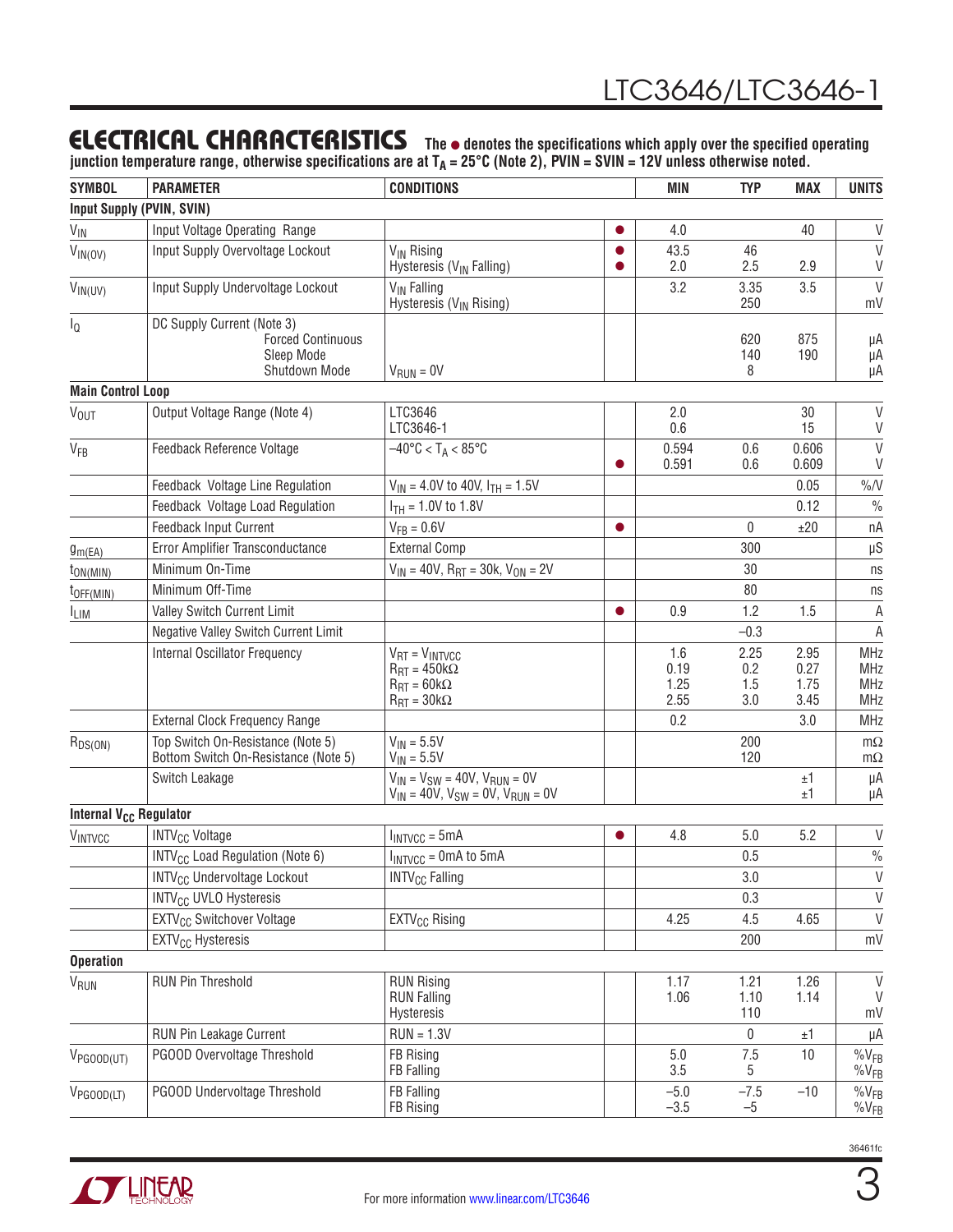### **ELECTRICAL CHARACTERISTICS** The  $\bullet$  denotes the specifications which apply over the specified operating

**junction temperature range, otherwise specifications are at T<sub>A</sub> = 25°C (Note 2), PVIN = SVIN = 12V unless otherwise noted.** 

| <b>SYMBOL</b>          | <b>PARAMETER</b>                                        | <b>CONDITIONS</b>                                                                             |           | <b>MIN</b>         | <b>TYP</b> | <b>MAX</b>     | <b>UNITS</b>           |
|------------------------|---------------------------------------------------------|-----------------------------------------------------------------------------------------------|-----------|--------------------|------------|----------------|------------------------|
| t <sub>PGOOD</sub>     | <b>PGOOD Filter Time</b>                                | $RT = INTV_{CC}$                                                                              |           | 15                 | 30         |                | μs                     |
| R <sub>PGOOD</sub>     | <b>PGOOD Pull-Down Resistance</b>                       | $I_{PGOOD} = 10mA$                                                                            |           |                    | 63         |                | Ω                      |
|                        | PGOOD Leakage                                           | $V_{PGOOD} = V_{INTVCC}$                                                                      |           |                    |            | 1.0            | μA                     |
| $t_{SS}$               | Internal Soft-Start Time                                |                                                                                               |           |                    | 250        | 500            | μs                     |
| V <sub>MODE/SYNC</sub> | Mode Threshold Voltage<br><b>SYNC Threshold Voltage</b> | Mode $V_{\text{IH}}$<br>Mode $V_{II}$<br><b>SYNC<sub>IH</sub></b><br><b>SYNC<sub>IL</sub></b> |           | 1.2<br>1.2         |            | 0.3<br>0.3     | V<br>V<br>V<br>V       |
|                        | <b>MODE/SYNC Input Current</b>                          |                                                                                               |           |                    |            | $\overline{2}$ | μA                     |
|                        | Internal ITH Voltage Threshold                          |                                                                                               | $\bullet$ | $INTV_{CC} - 0.3V$ |            |                | V                      |
|                        | $V_{ON}$ Pin Input Impedance                            | LTC3646<br>LTC3646-1                                                                          |           |                    | 520<br>600 |                | $k\Omega$<br>$k\Omega$ |

**Note 1:** Stresses beyond those listed under Absolute Maximum Ratings may cause permanent damage to the device. Exposure to any Absolute Maximum Rating condition for extended periods may affect device reliability and lifetime.

**Note 2:** The LTC3646 is tested under pulsed load conditions such that  $T_{\text{J}} \approx T_{\text{A}}$ . The LTC3646E is quaranteed to meet specifications from 0°C to 85°C junction temperature. Specifications over the –40°C to 125°C operating junction temperature range are assured by design, characterization and correlation with statistical process controls. The LTC3646I is guaranteed over the -40°C to 125°C operating junction temperature range and the LTC3646H is guaranteed over the –40°C to 150°C operating junction temperature range. High junction temperatures derate operating lifetimes; operating lifetime is derated for junction temperatures greater than 125°C. Note that the maximum ambient temperature consistent with these specifications is determined by specific operating conditions in conjunction with board layout, the rated package thermal impedance and other environmental factors.

**Note 3:** Dynamic supply current is higher due to gate charging being delivered at the switch frequency.

**Note 4:** Limits to  $V_{\text{OUT}}$  are a subject to PVIN, SVIN,  $t_{\text{ON(MIN)}}, t_{\text{OFF(MIN)}},$ and frequency constraints. See the Applications Information section for a further discussion. These items are tested with appropriate combinations of  $V_{IN}$ ,  $V_{ON}$  and frequency.

**Note 5:** R<sub>DS(ON)</sub> is guaranteed by correlation to wafer level measurements. **Note 6:** Maximum allowed current draw when used as a regulated output is 5mA. This supply is only intended to provide additional DC load current as needed and not to regulate large transient or AC behavior as such waveforms may impact LTC3646 operation.

**Note 7:** This IC includes overtemperature protection intended to protect the device during momentary overload conditions. The maximum junction temperature may be exceeded when overtemperature protection is active. Continuous operation above the specified maximum operating junction temperature may result in device degradation or failure.

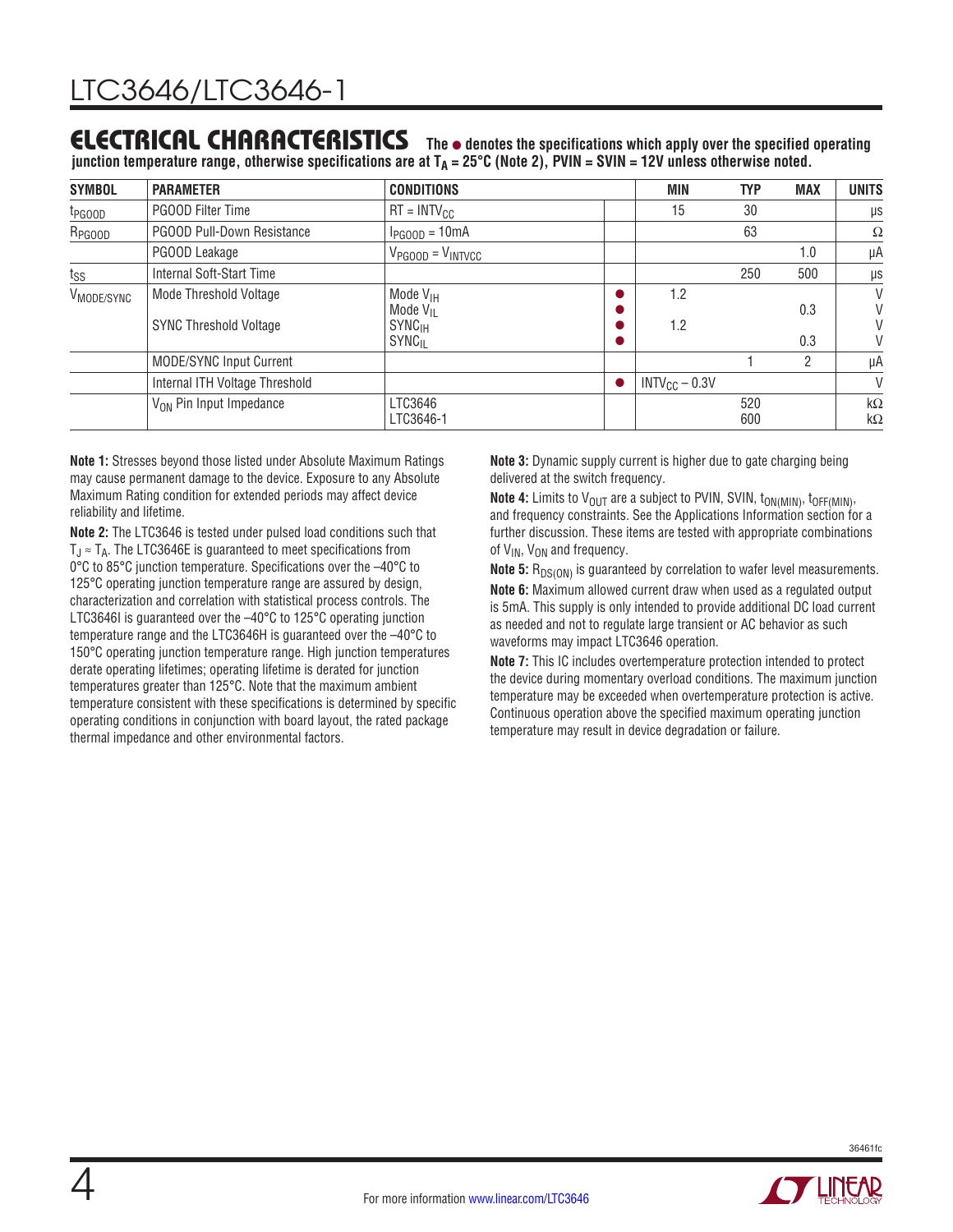5

36461fc

### TYPICAL PERFORMANCE CHARACTERISTICS

 $T_A = 25^\circ \text{C}$ , SVIN/PVIN = 12V,  $f_0 = 1$ MHz unless otherwise noted.



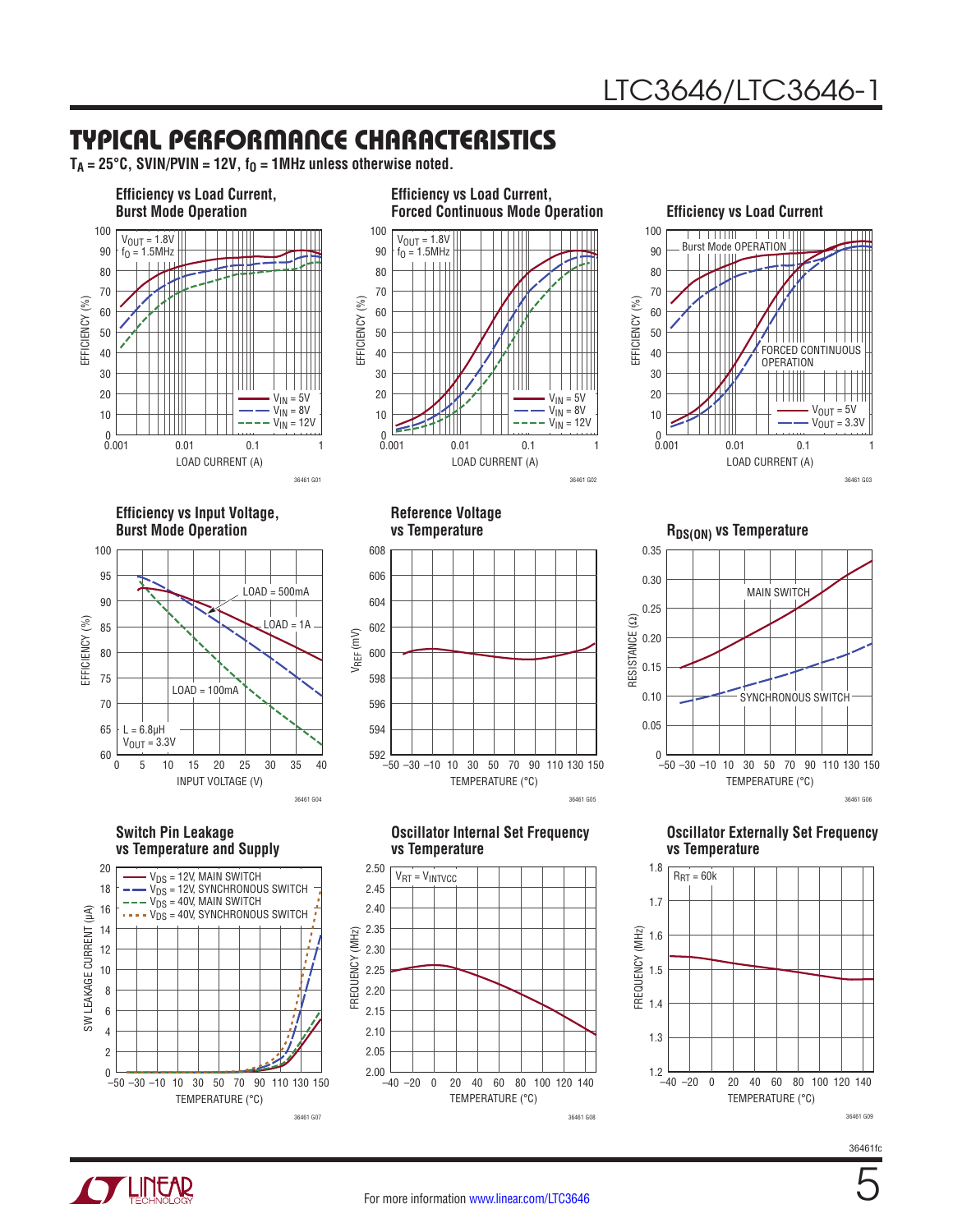### TYPICAL PERFORMANCE CHARACTERISTICS

 $T_A = 25^\circ \text{C}$ , SVIN/PVIN = 12V,  $f_0 = 1$ MHz unless otherwise noted.





 $C_F = 10pF$  $C_{OUT} = 15 \mu F$   $C_F = 10pF$  $C_{\text{OUT}} = 15 \mu F$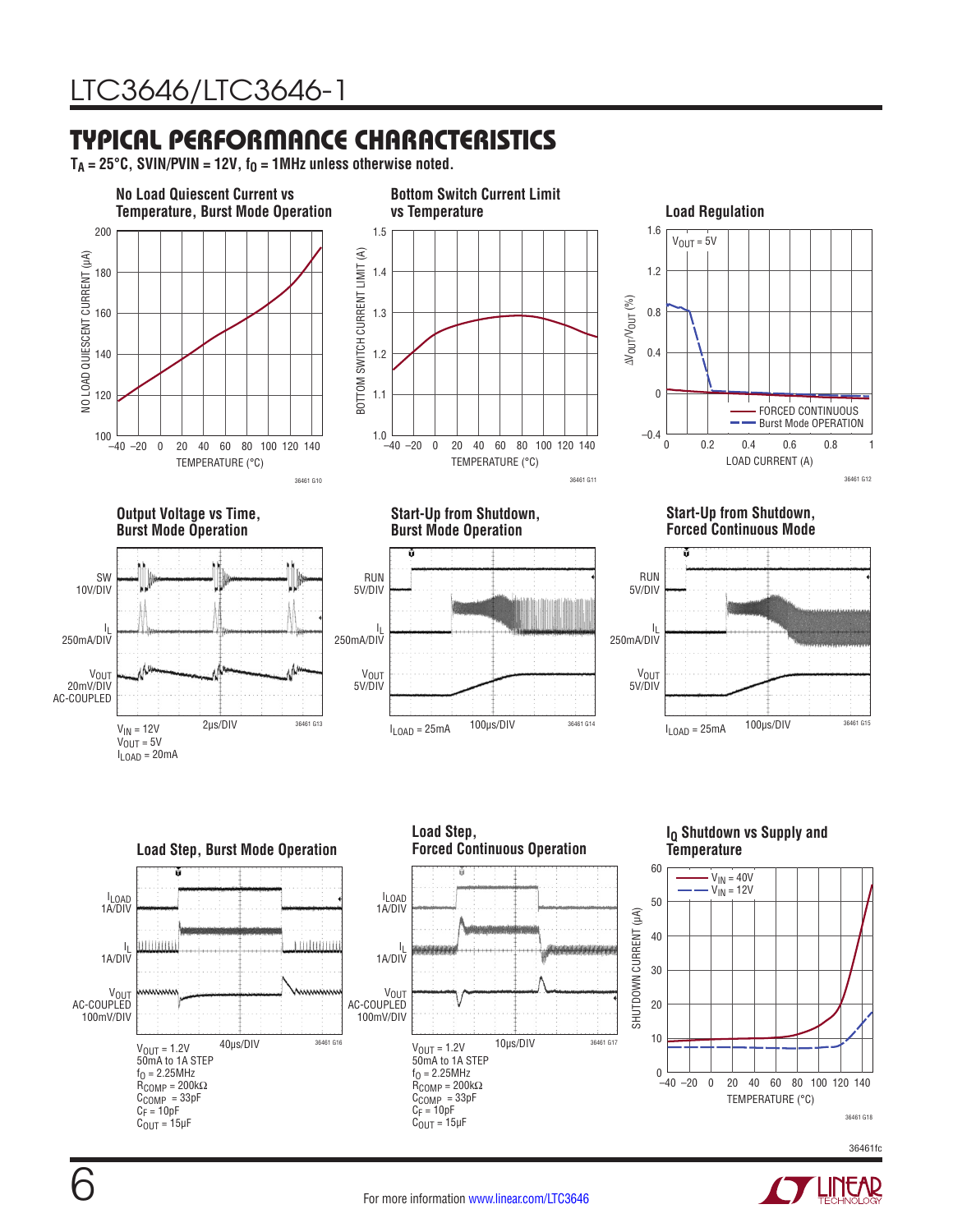### PIN FUNCTIONS (DFN/MSOP)

**SGND (Pin 1/Pin 1):** Analog Ground Pin. This pin should have a low noise connection to the reference ground.

**VFB (Pin 2/Pin 2):** Output Voltage Feedback Pin. Input to the error amplifier that compares the feedback voltage with the internal 0.6V reference. Connect this pin to a resistor divider network to program the desired output voltage.

**ITH (Pin 3/Pin 3):** Error Amplifier Output and Switching Regulator Compensation Point. Connect this pin to appropriate external components to compensate the regulator loop frequency response. Connect this pin to  $INTV_{CC}$  to use the default internal compensation.

**RT (Pin 4/Pin 4):** Oscillator Frequency Program Pin. Connect an external resistor between 450k and 30k from this pin to SGND to program the switching frequency from 200kHz to 3.0MHz. When RT is connected to  $INTV_{CC}$ , the switching frequency will be 2.25MHz. Do not float RT.

**V<sub>ON</sub>** (Pin 5/Pin 5): On-Time Voltage Input Pin. This pin provides information about the output voltage  $(V<sub>OlIT</sub>)$  to the on-time control loop. Connect this pin to the regulated output to make the on-time proportional to the output voltage.

**PGOOD (Pin 6/Pin 6):** Power Good Output Pin. PGOOD is pulled to ground when the voltage at the  $V_{FB}$  pin is not within 7.5%(typical) of the internal 0.6V reference. PGOOD becomes high impedance once the voltage at the  $V_{FR}$  pin returns to within 5% of the internal reference.

**MODE/SYNC (Pin 7/Pin 7):** Mode Selection and External Clock Input Pin. This pin forces the LTC3646 into forced continuous operation when tied to ground, and high efficiency Burst Mode operation when tied to  $INTV_{CC}$ . When driven with an external clock, the LTC3646 will adjust the top switch on-time to match the switching frequency to the applied clock frequency and the part will operate in forced continuous mode. During start-up or external clock synchronization, the operating mode will be as described in the Applications Information section.

**PVIN (Pin 8/Pins 9, 10):** Supply Pin for the Power Switch. This pin connects directly to top switch. Closely decouple this pin to PGND with a 10µF or greater, low ESR capacitor.

**SW (Pin 9/Pin 11):** Switch Node Output Pin. Connect this pin to the switch side of the external inductor and boost capacitor.

**BOOST (Pin 10/Pin 12):** Boosted Supply Pin. A boosted voltage is generated at this pin by connecting a capacitor between this pin and the SW pin. The normal operation voltage swing of this pin ranges from  $INTV_{CC}$  to PVIN  $+$  INTV<sub>CC</sub>. When necessary, connect the cathode of an external boost diode to this pin. See the Boost Capacitor and Diode section.

**INTV<sub>CC</sub>** (Pin 11/Pin 13): Internal 5.0V Regulator Output Pin. This pin should be decoupled to PGND with a 4.7µF or greater low ESR capacitor. When necessary, connect the anode of an external boost diode to this pin. The internal regulator is disabled when the RUN pin is low.

**EXTV<sub>CC</sub>** (Pin 12/Pin 14): Use this input pin to power the chip's low voltage control circuitry if a high efficiency supply between 4.5V and 6.0V is available. Otherwise, connect this pin to SGND. See the Applications Information section for further information.

**RUN (Pin 13/Pin 15):** Regulator Enable Pin. Enables chip operation by applying a voltage greater than  $V_{\text{RUN}}$ .

**SVIN (Pin 14/Pin 16):** Power Supply Input for Internal Circuitry. Closely decouple this pin to SGND with a greater than 1µF low ESR capacitor. SVIN pin voltage should equal PVIN in order to correctly calculate on the on time and maintain constant frequency operation.

**PGND (Exposed Pad Pin 15/Exposed Pad Pin 17):** Power Ground Pin. The exposed pad must be well soldered to the PCB ground to provide a low impedance electrical connection to ground and rated thermal performance.



7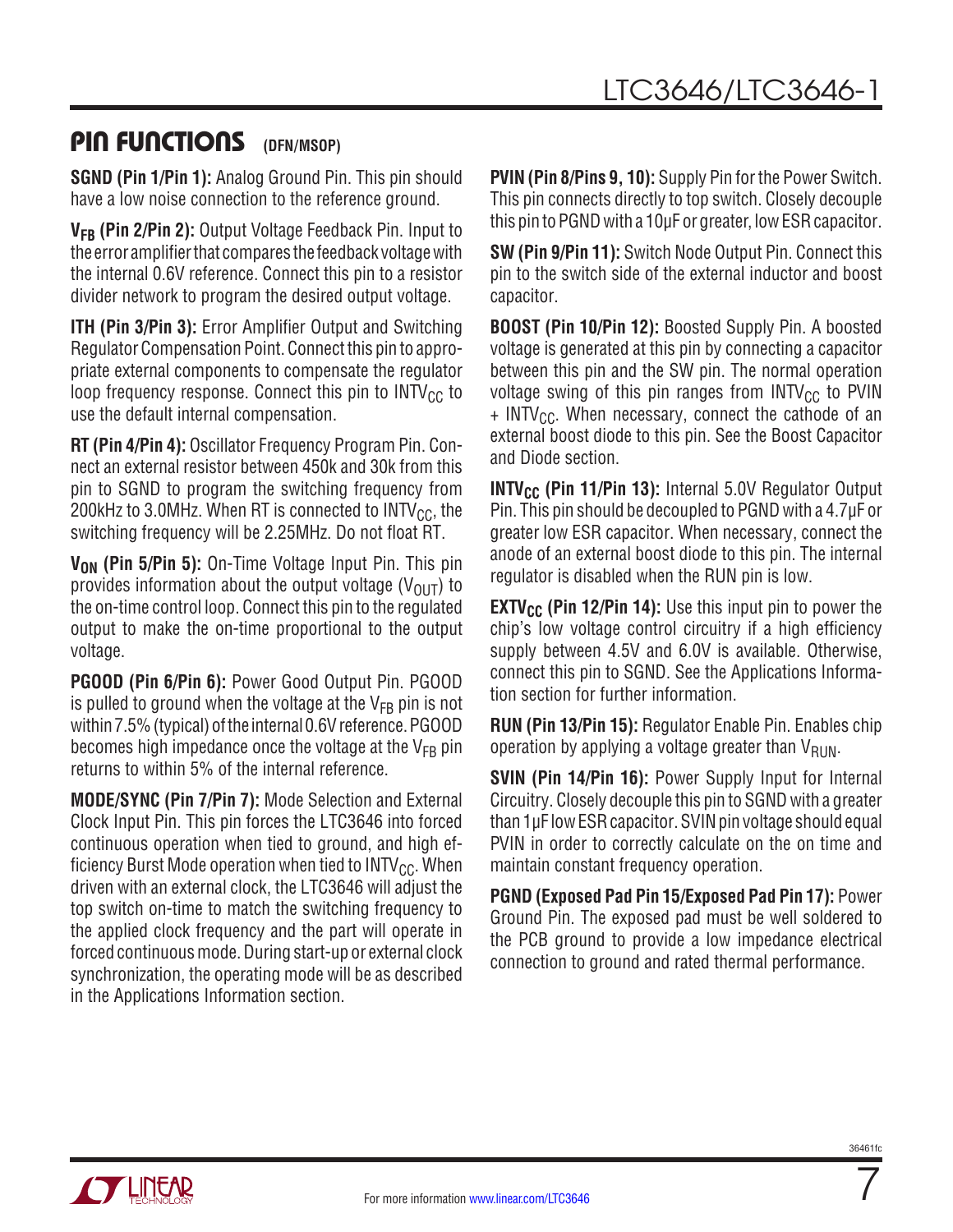# FUNCTIONAL BLOCK DIAGRAM



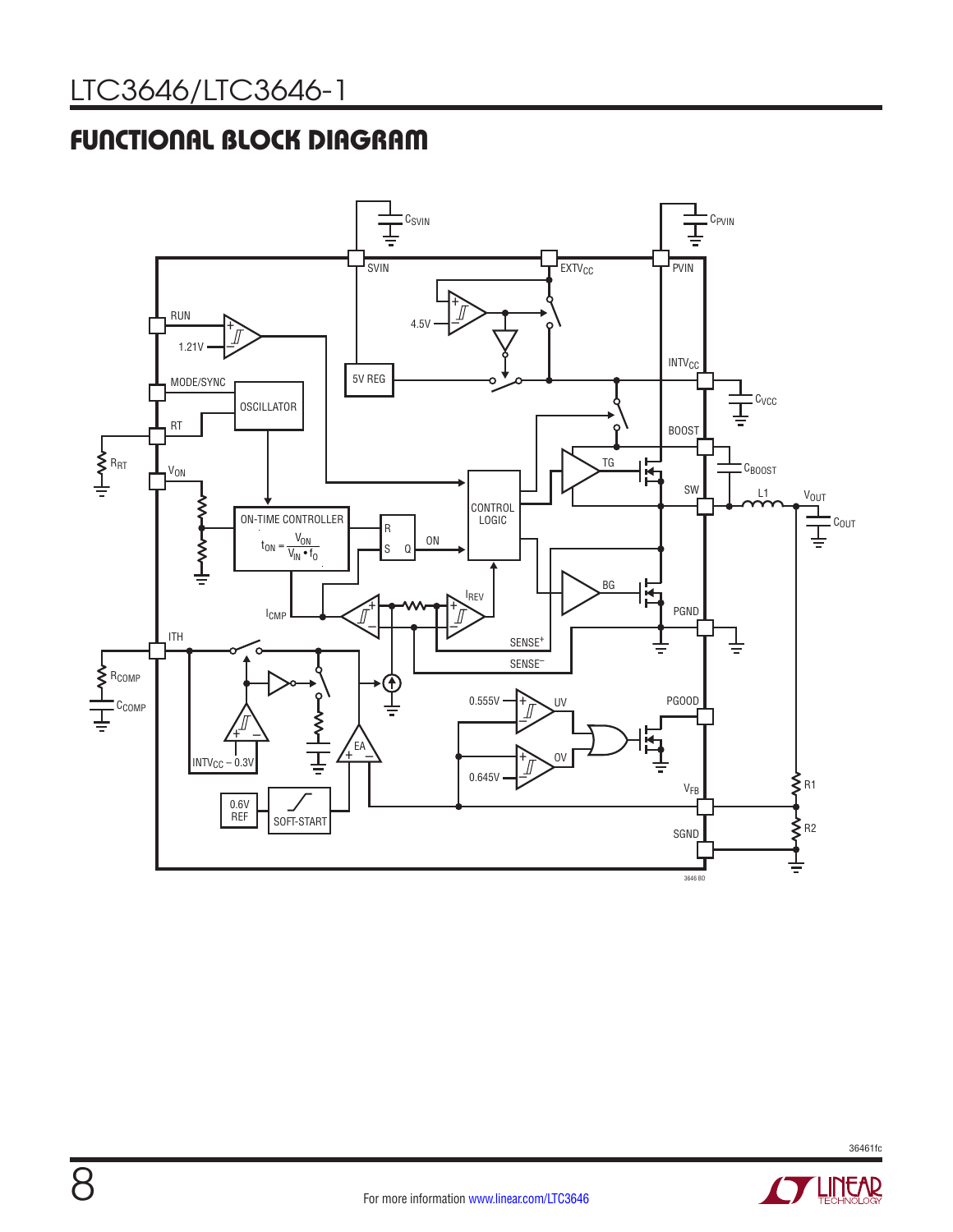# **OPERATION**

The LTC3646 and LTC3646-1 are current mode, monolithic, synchronous, step-down regulators capable of 40V input operation, and extremely high step down ratios while maintaining constant frequency.(Both will be referred to as the LTC3646 except as specifically noted.) Part operation is enabled by raising the voltage of the RUN pin above 1.21V.

### **Main Control Loop**

In normal operation a switching cycle is initiated by a signal from the inductor valley current comparator ( $I_{\text{CMP}}$ ) in the Block Diagram). The top power MOSFET is turned on, and a timer is simultaneously started in the on-time controller. The on-time controller computes the correct on time (subject to  $t_{ON(MIN)}$ ) based on the desired switching frequency f<sub>O</sub>, and step-down ratio  $V_{ON}/V_{IN}$ , according to the formula shown in the Block Diagram. In a typical application, the  $V_{ON}$  pin should be connected to the output voltage,  $V_{\text{OUT}}$ . When the timer expires, the top power MOSFET is turned off and the bottom power MOSFET is turned on until the current comparator  $(I<sub>CMP</sub>)$  trips, restarting the timer and initiating the next cycle. The inductor current is monitored by sensing the voltage drop across the SW and PGND nodes of the bottom power MOSFET. The voltage at the ITH node sets the  $I_{\text{CMD}}$  comparator threshold corresponding to the inductor valley current. The error amplifier (EA) adjusts the ITH voltage by comparing an internal 0.6V reference voltage to the feedback signal,  $V_{FR}$ , derived from the output voltage. If, for example, the load current increases, the output voltage will decrease relative to the 0.6V reference. The ITH voltage will rise until the average inductor current increases to match the load current.

At low load currents, the inductor current can drop to zero or become negative. If the LTC3646 is configured for Burst Mode operation, this inductor current condition is detected by the current reversal comparator  $(I_{\text{RFV}})$  which then shuts off the bottom power MOSFET and places the part into a low quiescent current sleep state, resulting in discontinuous operation and increased efficiency at low load currents. Both power MOSFETs will remain off with the part in sleep and the output capacitor supplying the load current until the ITH voltage rises sufficiently to initiate another cycle. Discontinuous operation is disabled by tying the MODE/SYNC pin to ground, placing the LTC3646 into forced continuous mode. During forced continuous mode operation, synchronous operation occurs regardless of the output load current, and the inductor current trough levels are allowed to become negative.

The operating frequency is determined by the value of the  $R_{\text{RT}}$  resistor, which programs the current for the internal oscillator. An internal phase-locked loop adjusts the switching regulator on-time so that the switching frequency matches the programmed frequency, subject to  $t_{ON}$  and  $t_{\text{OFF}}$  time constraints shown in the Electrical Characteristics table. Alternatively, the RT pin can be connected to the  $INTV_{CC}$  pin which causes the internal oscillator to run at the default frequency of 2.25MHz.

A clock signal can be applied to the MODE/SYNC pin to synchronize the switching frequency to an external source. When operating in this configuration, connect a resistor to the RT pin with a value corresponding to the applied clock frequency. With an external clock supplied to the MODE/ SYNC pin, the part will operate in forced continuous mode.

#### **Power Good Status Output**

The PGOOD open-drain output will be pulled low if the regulator output exits the  $V_{PGOOD}$  window around the regulation point. This condition is released once regulation within the specified window is achieved. To prevent unwanted PGOOD glitches during transients or dynamic  $V_{\text{OUT}}$  changes, the LTC3646 PGOOD falling edge includes a filter time of approximately 70 clock cycles.



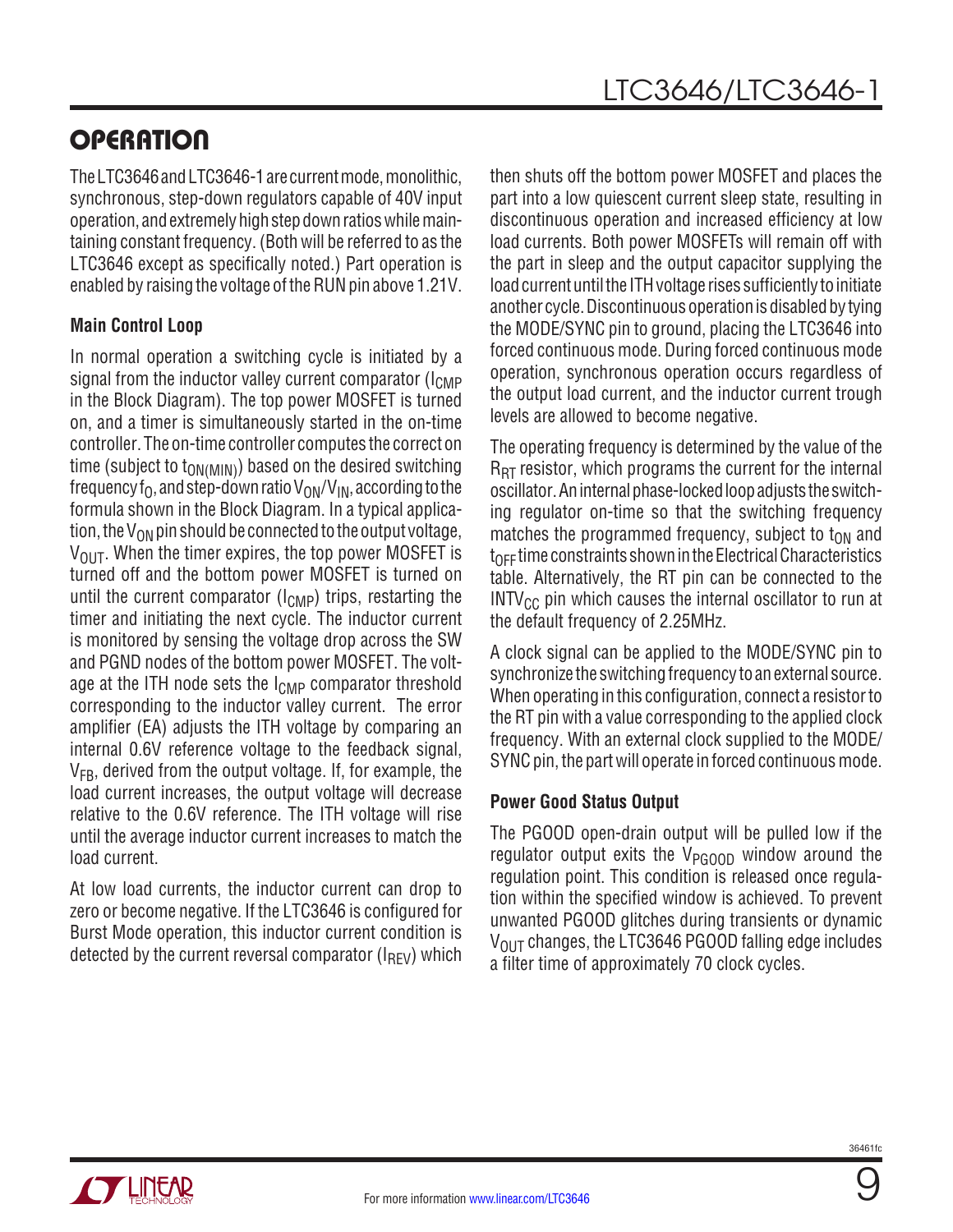### **OPERATION**

#### **SVIN/PVIN Overvoltage Protection**

In order to protect the internal power MOSFET devices against transient voltage spikes, the LTC3646 continuously monitors the SVIN pin for an overvoltage condition. When SVIN rises above  $V_{IN(OV)}$ , the regulator suspends operation by shutting off both power MOSFETs and resetting the soft-start level. Once  $V_{IN}$  drops to below the specified range of  $V_{\text{IN}(O\text{V})}$ , the regulator immediately restarts normal operation.

#### **Short-Circuit Protection**

The LTC3646 is designed to withstand output short circuits. In this situation the part will source  $I_{LIM}$  (approximately 1.2A) plus half the inductor current ripple. Since  $V_{\text{OUT}}$  is at or near 0V, the on-time will shorten and the off-time will lengthen considerably, resulting in a lower switching frequency.

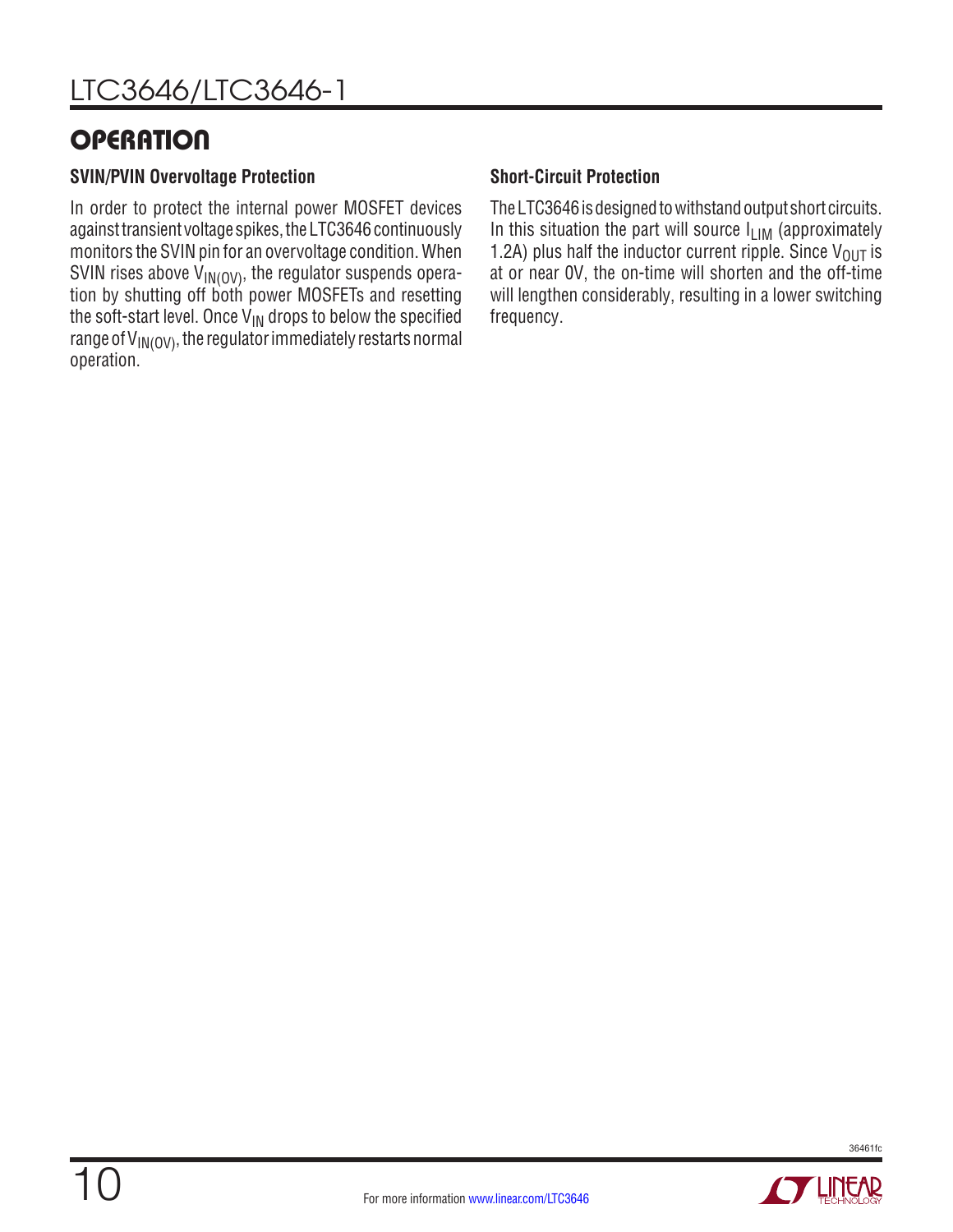A general LTC3646 application circuit is shown on the first page of this data sheet. External component selection is largely driven by the load requirement and begins with the selection of the inductor L. Once the inductor is chosen, the input capacitor,  $C_{IN}$ , the output capacitor,  $C_{OUIT}$ , the internal regulator capacitor,  $C_{VCC}$ , and the boost capacitor,  $C_{\text{BODST}}$ , can be selected. Next, the feedback resistors are selected to set the desired output voltage. Finally, the remaining optional external components can be selected for functions such as external loop compensation, externally programmed oscillator frequency and PGOOD.

### **Operating Frequency**

Selection of the operating frequency is a trade-off between efficiency and component size. High frequency operation allows the use of smaller inductor and capacitor values. Operation at lower frequencies improves efficiency by reducing internal gate charge losses but requires larger inductance values and/or capacitance to maintain low output ripple voltage. The operating frequency,  $f_0$ , of the LTC3646 is determined by an external resistor that is connected between the RT pin and ground. The value of the resistor sets the ramp current that is used to charge and discharge an internal timing capacitor within the oscillator and can be calculated by using the following equation:

$$
R_{RT} = \frac{9E10}{f_0}
$$

where  $R_{\text{RT}}$  is in  $\Omega$  and  $f_{\Omega}$  is in Hz.





Connecting the RT pin to  $INTV_{CC}$  will assert the internal default  $f_0 = 2.25$ MHz; however, this switching frequency will be more sensitive to process and temperature variations than using a resistor on RT (see the Typical Performance Characteristics section).

#### **Inductor Selection**

For a given input and output voltage, the inductor value and operating frequency determine the inductor ripple current. More specifically, the inductor ripple current decreases with higher inductor value or higher operating frequency according to the following equation:

$$
\Delta I_L = \left(\frac{V_{OUT}}{f_0 \cdot L}\right) \left(1 - \frac{V_{OUT}}{V_{IN}}\right)
$$

where  $\Delta I_1$  = inductor ripple current (A),  $f_0$  = operating frequency (Hz) and  $L =$  inductor value (H). A trade-off between component size, efficiency and operating frequency can be seen from this equation. Accepting larger values of  $\Delta I_1$  allows the use of lower value inductors but results in greater core loss in the inductor, greater ESR loss in the output capacitor, and larger output ripple. Generally, the highest efficiency operation is obtained at low operating frequency with small ripple current.

The inductor value should be chosen to give a peak-topeak ripple current of between 30% and 40% of  $I<sub>OUT/MAX</sub>$ , where  $I_{\text{OUT}(\text{MAX})}$  equals the maximum average output current. Note that the largest ripple current occurs at the highest  $V_{IN}$ . Further, the inductor ripple current must not be so large that the trough or valley reaches the negative valley current limit of –0.3A (typical) when operating in forced-continuous mode. If the inductor current trough reaches the negative current limit while the average inductor current is positive,  $V_{\text{OUT}}$  may exceed the target regulation voltage. To guarantee the ripple current does not exceed a specified maximum, the inductance should be chosen according to:

$$
L = \left(\frac{V_{OUT}}{f_0 \cdot \Delta I_L}\right) \left(1 - \frac{V_{OUT}}{V_{IN}}\right)
$$

Once the value for L is known, the type of inductor must **Figure 1** be selected. Actual core loss is independent of core size



11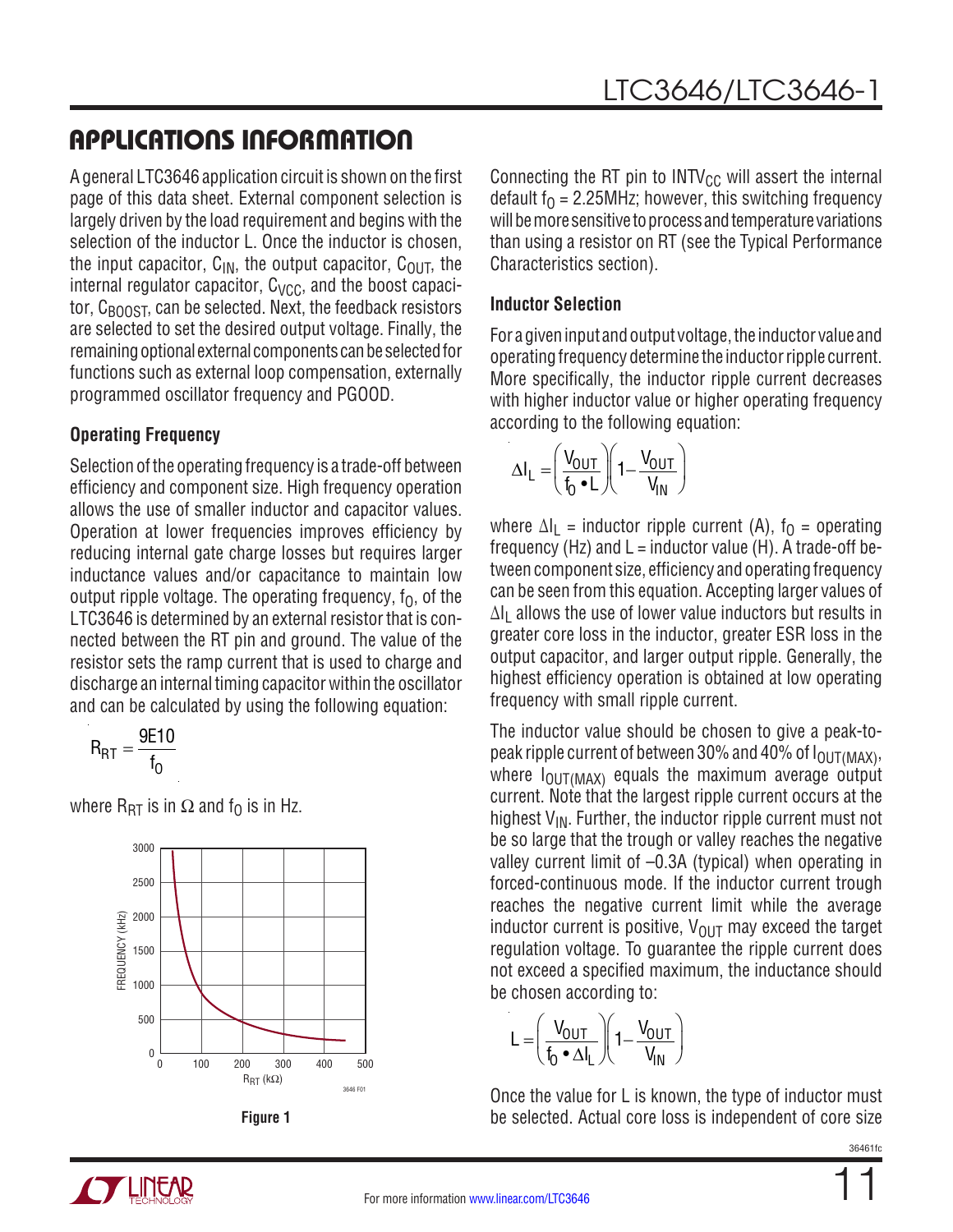for a fixed inductor value, but is very dependent on the inductance selected. As the inductance increases, core loss decreases. Unfortunately, increased inductance requires more turns of wire leading to increased copper loss.

Ferrite designs exhibit very low core loss and are preferred at high switching frequencies, so design goals can concentrate on copper loss and preventing saturation. Ferrite core materials saturate "hard," meaning the inductance collapses abruptly when the peak design current is exceeded. This collapse will result in an abrupt increase in inductor ripple current, so it is important to ensure the core will not saturate.

Different core materials and shapes will change the size/ current and price/current relationship of an inductor. Toroidal or shielded pot cores in ferrite or permalloy materials are small and don't radiate much energy but generally cost more than powdered iron core inductors with similar characteristics. The choice of which style inductor to use mainly depends on the price versus size requirements and any radiated field/EMI requirements. New designs for surface mount inductors are available from Toko, Vishay, NEC/Tokin, Cooper, Coilcraft, TDK and Wurth Electronik. Table 1 gives a sampling of available surface mount inductors.

#### **Table 1. Inductor Selection**

| <b>INDUCTANCE</b><br>$(\mu H)$         | DCR<br>$(m\Omega)$            | <b>MAX CURRENT</b><br>(A) | <b>DIMENSIONS</b><br>(mm) | HEIGHT<br>(mm) |  |  |  |  |  |
|----------------------------------------|-------------------------------|---------------------------|---------------------------|----------------|--|--|--|--|--|
| Würth Elektronik, TPC MH, L, LH Series |                               |                           |                           |                |  |  |  |  |  |
| $3.3 \, (MH)$                          | 35                            | 1.8                       | $4.8 \times 4.8$          | 2.8            |  |  |  |  |  |
| 3.9(L)                                 | 55                            | 2.1                       | $5.8 \times 5.8$          | 1.8            |  |  |  |  |  |
| $6.2$ (LH)                             | 45<br>1.7<br>$5.8 \times 5.8$ |                           |                           |                |  |  |  |  |  |
| Sumida, CDRH3d23/HP Series             |                               |                           |                           |                |  |  |  |  |  |
| 1.2                                    | 40                            | 3.5                       | $3.92 \times 3.92$        | 2.5            |  |  |  |  |  |
| 3.3                                    | 70                            | 2.2                       | $3.92 \times 3.92$        | 2.5            |  |  |  |  |  |
| TDK, SLF10145 Series                   |                               |                           |                           |                |  |  |  |  |  |
| 22                                     | 59                            | 2.1                       | $10.1 \times 10.1$        | 4.5            |  |  |  |  |  |
| 33<br>82<br>1.6                        |                               | $10.1 \times 10.1$        | 4.5                       |                |  |  |  |  |  |
| <b>Coilcraft MSS7341 Series</b>        |                               |                           |                           |                |  |  |  |  |  |
| 10                                     | 32                            | 1.64                      | $7.3 \times 7.3$          | 4.1            |  |  |  |  |  |
| 15                                     | 47                            | 1.36                      | $7.3 \times 7.3$          | 4.1            |  |  |  |  |  |

#### **C<sub>IN</sub>** and C<sub>OUT</sub> Selection

The input capacitance,  $C_{IN}$ , is needed to filter the trapezoidal wave current at the drain of the top power MOSFET. To prevent large voltage transients from occurring a low ESR input capacitor sized for the maximum RMS current is recommended. The maximum RMS current is given by:

$$
I_{RMS} = I_{OUT(MAX)} \frac{\sqrt{V_{OUT} (V_{IN} - V_{OUT})}}{V_{IN}}
$$

This formula has a maximum at  $V_{IN} = 2V_{OUIT}$ , where  $I_{RMS}$  $= I_{\text{OUT}}/2$ . This simple worst-case condition is commonly used for design because even significant deviations do not offer much relief. Note that ripple current ratings from capacitor manufacturers are often based on only 2000 hours of life which makes it advisable to further derate the capacitor or choose a capacitor rated at a higher temperature than required.

Several capacitors may be paralleled to meet the requirements of the design. For low input voltage applications sufficient bulk input capacitance is needed to minimize transient effects during output load changes. Even though the LTC3646 design includes an overvoltage protection circuit, care must always be taken to ensure input voltage transients do not pose an overvoltage hazard to the part.

The selection of  $C_{\Omega I}$  is primarily determined by the effective series resistance (ESR) that is required to minimize voltage ripple and load step transients. The output ripple,  $\Delta V_{\text{OUT}}$ , is determined by:

$$
\Delta V_{\text{OUT}} < \Delta I_L \left( \text{ESR} + \frac{1}{8 \cdot f_0 \cdot C_{\text{OUT}}} \right)
$$

When using low-ESR ceramic capacitors, it is more useful to choose the output capacitor value to fulfill a charge storage requirement. During a load step, the output capacitor must instantaneously supply the current to support the load until the feedback loop raises the switch current enough to support the load. The time required for the feedback loop to respond is dependent on the compensation and the output capacitor size. Typically, 3 to 4 cycles are required to respond to a load step, but only in the first cycle does the output drop linearly. The output droop,  $V_{DROOP}$ , is

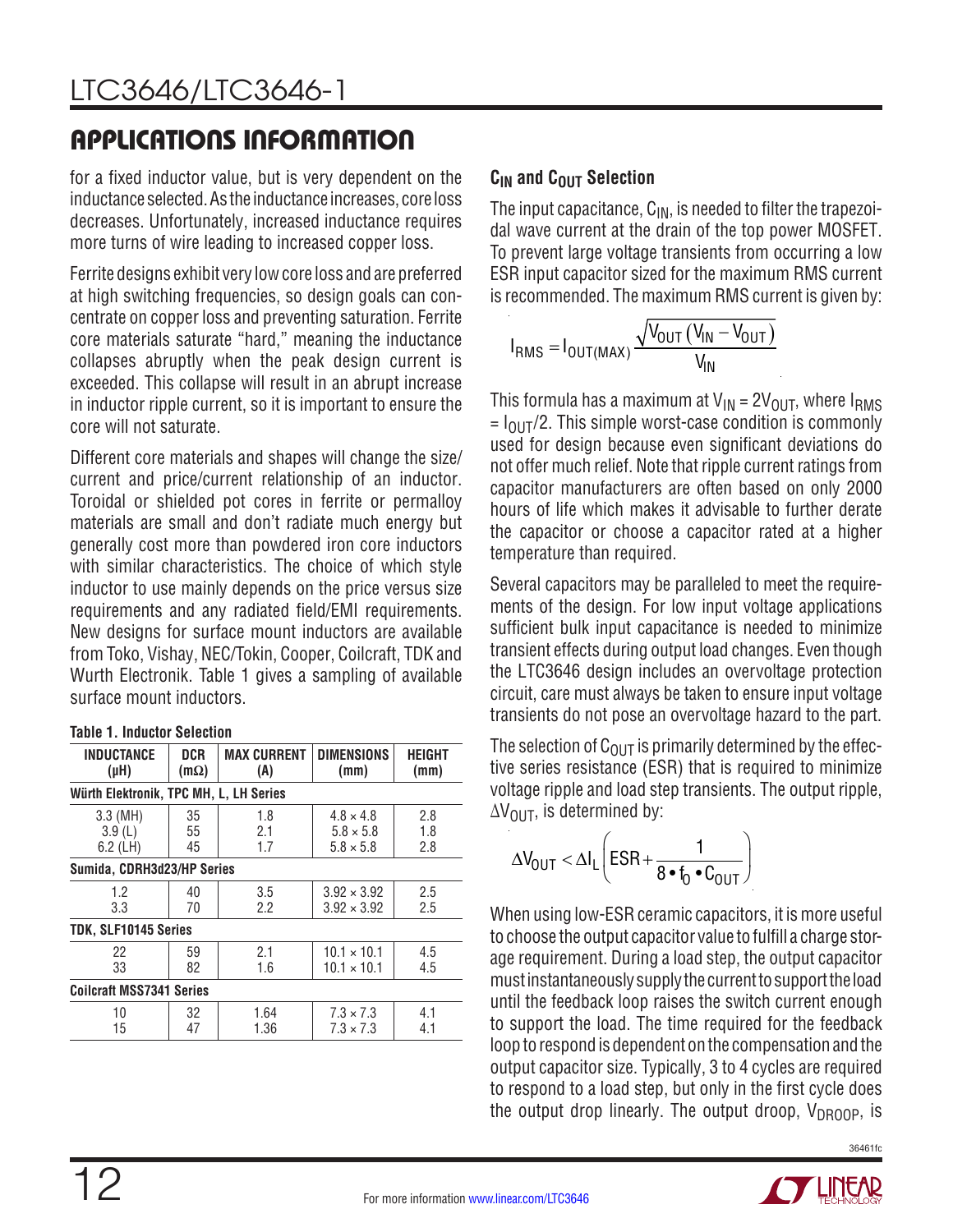usually about 3 times the linear drop of the first cycle. Thus, a good place to start is with the output capacitor size of approximately:

$$
C_{OUT} \approx \frac{3 \cdot \Delta I_{OUT}}{f_0 \cdot V_{DROOP}}
$$

Though this equation provides a good approximation, more capacitance may be required depending on the duty cycle and load step requirements. The actual  $V_{DROOP}$  should be verified by applying a load step to the output.

#### **Using Ceramic Input and Output Capacitors**

Higher value, lower cost ceramic capacitors are now available in small case sizes. Their high voltage rating and low ESR make them ideal for switching regulator applications. However, due to the self-resonant and high-Q characteristics of some types of ceramic capacitors, care must be taken when these capacitors are used at the input and output. When a ceramic capacitor is used at the input, and the power is supplied by a wall adapter through long wires, a load step at the output can induce ringing at the  $V_{IN}$  input. At best, this ringing can couple to the output and be mistaken as loop instability. At worst, a sudden inrush of current through the long wires can potentially cause a voltage spike at  $V_{\text{IN}}$  large enough to damage the part. For a more detailed discussion, refer to Application Note 88.

When choosing the input and output ceramic capacitors choose the X5R or X7R dielectric formulations. These dielectrics provide the best temperature and voltage characteristics for a given value and size.

### **INTV<sub>CC</sub> Regulator and EXTV<sub>CC</sub>**

An internal low dropout (LDO) regulator produces a 5V supply voltage used to power much of the internal LTC3646 circuitry including the power MOSFET gate drivers. The  $INTV_{CC}$  pin connects to the output of this regulator and should have 4.7μF of decoupling capacitance to ground. The decoupling capacitor should have low impedance electrical connections to the  $INTV_{CC}$  and PGND pins to provide the transient currents required by the LTC3646. The user may draw a maximum load current of 5mA from this pin but must take into account the increased power dissipation and die temperature that results. Furthermore, this supply is intended only to supply additional DC load currents as desired; it is not intended to regulate large transient or AC behavior as this may impact LTC3646 operation.

Alternatively, if a suitable supply is available or can be generated, the power required to operate the low voltage circuitry of the LTC3646 can be supplied through the  $EXTV_{CC}$  pin. When the voltage on the  $EXTV_{CC}$  pin is below 4.5V, the chip power is supplied by the internal LDO. As shown in the Block Diagram, when  $EXTV_{CC}$  is above 4.5V, the internal LDO is shut off, and an internal switch is closed between the  $EXTV_{CC}$  and  $INTV_{CC}$  pins. Connect  $EXTV_{CC}$  to SGND if an external supply meeting these constraints is not available. If the voltage on the  $EXT_{CC}$  pin is efficiently generated, this will result in the highest overall system efficiency and the least amount of heat generated by the LTC3646. This effectively decreased the no-load quiescent current by a factor of  $V_{\text{OUT}}/V_{\text{IN}}$ . This topic is further discussed in the Thermal Considerations section.

#### **Boost Capacitor and Diode**

The boost capacitor,  $C_{\text{BOOST}}$ , is used to create a voltage rail above the applied input voltage  $V_{IN}$ . Specifically, the boost capacitor is charged to a voltage equal to approximately  $INTV_{CC}$  each time the bottom power MOSFET is turned on. The charge on this capacitor is then used to supply the required transient current during the remainder of the switching cycle. When the top MOSFET is turned on, the BOOST pin voltage will be equal to approximately  $V_{IN}$  + INTV $_{CC}$ . For most applications a 0.1 $\mu$ F ceramic capacitor will provide adequate performance.

An internal switch is used to charge the boost capacitor when the synchronous MOSFET is turned on. An external Schottky diode can be connected between BOOST and  $INTV_{CC}$  in parallel with this switch in order to improve the capacitor refresh. For best performance and sufficient design margin an external diode must be used in circuits where  $V_{\text{OUT}}$  is programmed to be above 12V or the IC operates at a die temperature above 85°C. Forward currents through this diode are small, on the order of 10mA to 20mA, but the diode chosen must have low reverse leakage current at the expected voltage and temperature.

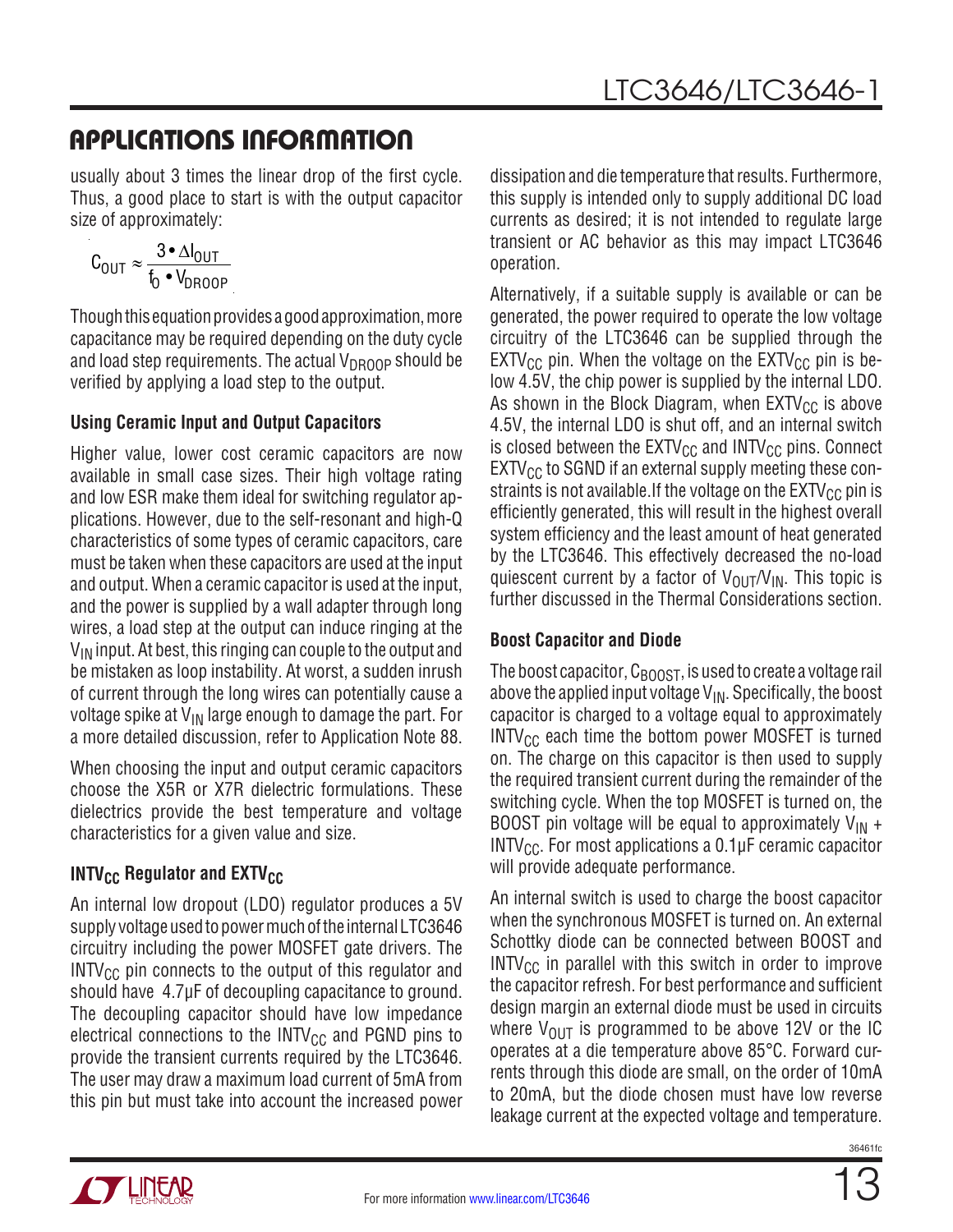The design example on the back page uses a DFLS1200 based on its low reverse leakage over the voltage and temperature ratings of the LTC3646.

#### **Output Voltage Programming**

The LTC3646 will adjust the output voltage such that  $V_{FB}$ equals the reference voltage of 0.6V according to:

$$
V_{OUT}=0.6V\left(1+\frac{R1}{R2}\right)
$$

The desired output voltage is set by the appropriate selection of resistors R1 and R2 as shown in Figure 2. Choosing large values for R1 and R2 will result in improved efficiency but may lead to undesired noise coupling or phase margin reduction due to stray capacitance at the  $V_{FB}$  node. Care should be taken to route the FB line away from any noise source, such as the SW line.

When programming output voltages above 12V, a Schottky diode connected between BOOST and  $INTV_{CC}$  is needed (see the Boost Capacitor and Diode section.)

To improve the frequency response of the main control loop a feedforward capacitor,  $C_F$ , may be used as shown in Figure 2.



**Figure 2. Optional Feedforward Capacitor**

#### **Minimum Off-Time/On-Time Considerations**

The minimum off-time is the smallest amount of time that the LTC3646 can turn on the bottom power MOSFET, trip the current comparator and turn off the power MOSFET. This time is typically 80ns. For the controlled on-time current mode control architecture, the minimum off-time limit imposes a maximum duty cycle of:

$$
DC_{(MAX)} = 1 - (f_0 \cdot t_{OFF(MIN)})
$$

where  $f_0$  is the switching frequency and  $t_{\text{OFF(MIN)}}$  is the minimum off-time. If the maximum duty cycle is surpassed, due to a dropping input voltage for example, the output will drop out of regulation. The minimum input voltage to avoid this dropout condition is:

$$
V_{IN(MIN)} = \frac{V_{OUT}}{1 - \left(f_0 \bullet t_{OFF(MIN)}\right)}
$$

If there is concern about operating near the minimum off-time limits, consider reducing the frequency to add margin to the design.

Conversely, the minimum on-time is the smallest duration of time in which the top power MOSFET can be in its "on" state. This time is typically 30ns. In continuous mode operation, the minimum on-time limit imposes a minimum duty cycle of:

 $DC_{(MIN)} = (f_0 \cdot t_{ON(MIN)})$ 

where  $t_{ON(MIN)}$  is the minimum on-time. As the equation shows, reducing the operating frequency will alleviate the minimum duty cycle constraint. In the rare cases where the minimum duty cycle is surpassed, the output voltage will still remain in regulation, but the switching frequency will decrease from its programmed value. This is an acceptable result in many applications, so this constraint may not be of critical importance in some cases, and high switching frequencies may be used in the design without any fear of severe consequences. As the sections on Inductor and Capacitor Selection show, high switching frequencies allow the use of smaller board components, thus reducing the footprint of the application circuit.

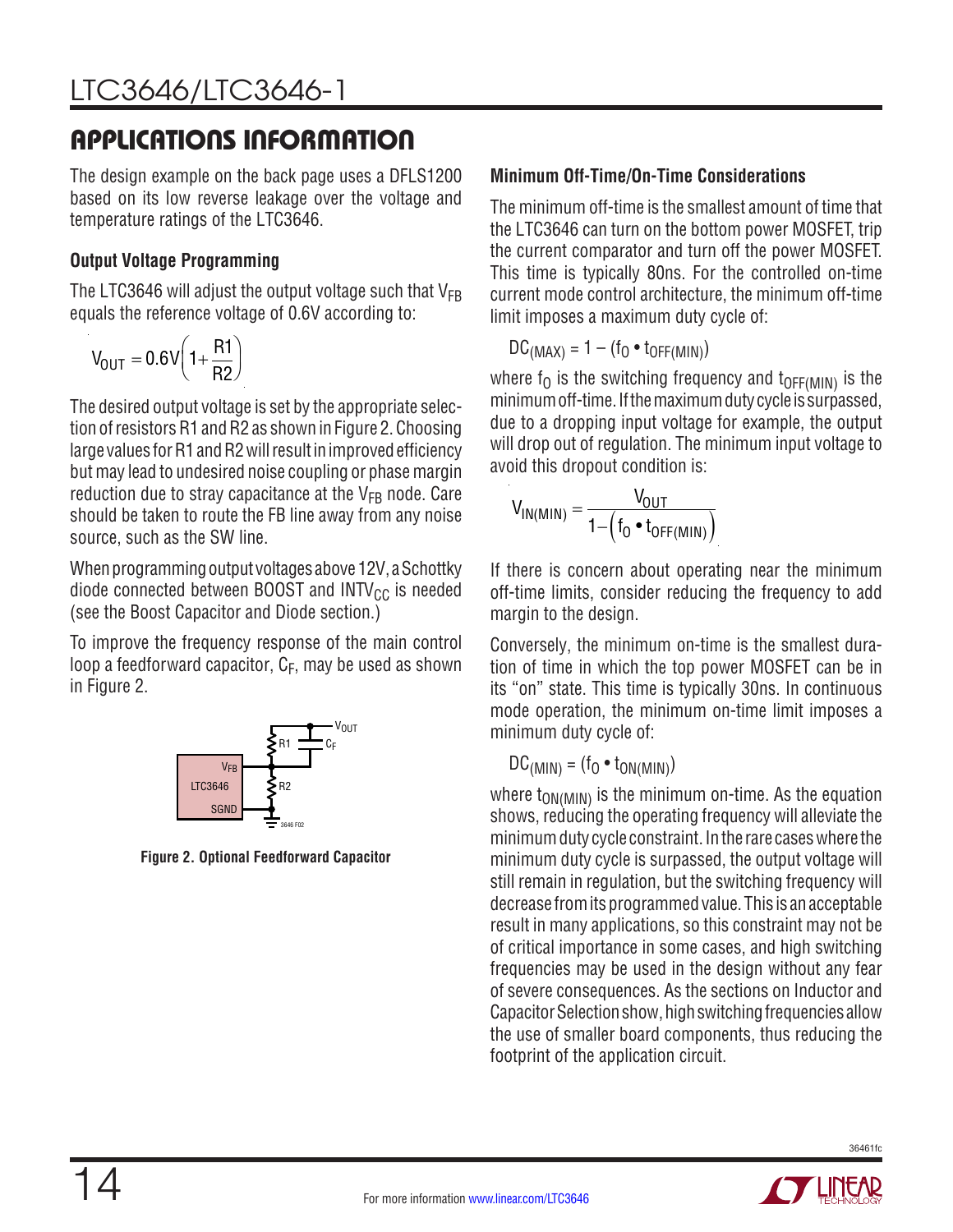Minimum on-time can be affected by the output load current and the trough current level. During the transition between the top switch turn-off and the synchronous switch turn-on, the inductor current discharges the SW pin capacitance. When the inductor trough current level is low, or reversing in forced continuous operation, the minimum on-time can increase by approximately 20nS.

#### **Output Voltage Limits**

The Block Diagram shows that a sample of the output voltage (taken through the  $V_{ON}$  pin) is used to servo the correct on-time for a given application duty cycle and frequency. This circuit limits the range of  $V_{\text{OUT}}$  over which the LTC3646 will be able to adjust the on-time in order to match the selected frequency at a given duty cycle. The valid output range for the LTC3646 is 2.0V to 30V. For output voltage below 2.0V, use the LTC3646-1 which has a valid output range of between 0.6V and 15V.

It is important to note that the LTC3646 will maintain output voltage regulation if these limits are exceeded, but the  $t_{ON(MIN)}$  limit may be reached resulting in the part switching at a frequency lower than the programmed switching frequency.

#### **Choosing Compensation Components**

Loop compensation is a complicated subject and Application Note 76 is recommended reading for a full discussion on maximizing loop bandwidth in a current mode switching regulator. This section will provide a quick method on choosing proper components to compensate the LTC3646 regulators.

Figure 3 shows the recommended components to be connected to the ITH pin, and Figure 4 shows an approximate bode plot of the buck regulator loop using these components. It is assumed that the major poles in the system (the output capacitor pole and the error amplifier output pole) are located at a frequency lower than the crossover frequency.



**Figure 3. Compensation and Filtering Components**



**Figure 4. Bode Plot of Regulator Loop**

The first step is to choose the crossover frequency  $f_C$ . Higher crossover frequencies will result in a faster loop transient response; however, in order to avoid higher order loop dynamics from the switching power stage, it is recommended that  $f_C$  not exceed one-tenth the switching frequency  $(f_0)$ .

Once  $f_C$  is chosen, the value of  $R_{\text{COMP}}$  that sets this crossover frequency can be calculated by the following equation:

$$
R_{COMP} = \left(\frac{2\pi \cdot f_C \cdot C_{OUT}}{g_{m(EA)} \cdot g_{m(MOD)}}\right) \left(\frac{V_{OUT}}{V_{FB}}\right)
$$

where  $g_{m(FA)}$  is the error amplifier transconductance (see the Electrical Characteristics section), and  $g_{\text{m(MOD)}}$ is the modulator transconductance (the transfer function from ITH voltage to current comparator threshold). For the LTC3646, this transconductance is nominally  $1\Omega^{-1}$  at room temperature.

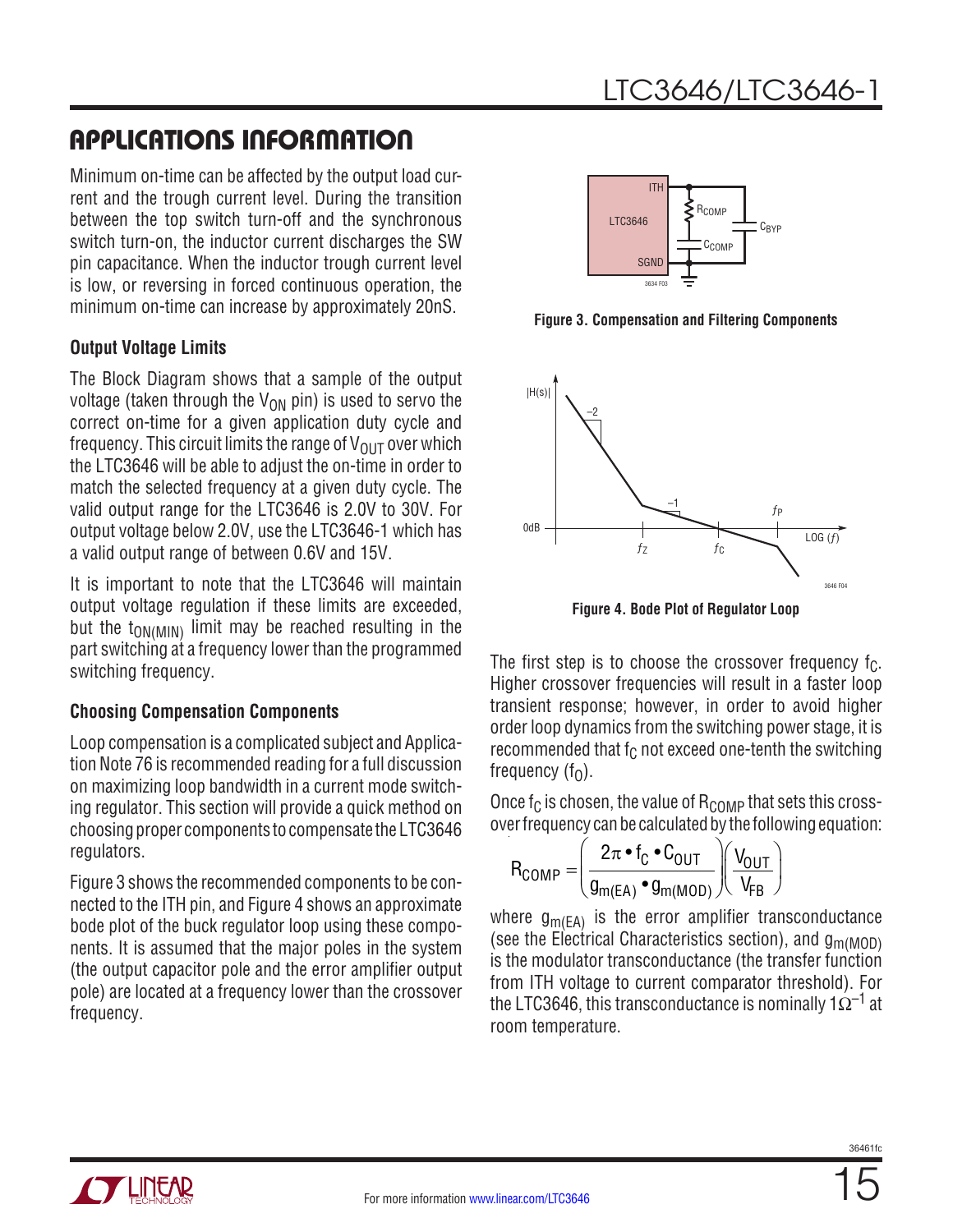Once  $R_{COMP}$  is determined,  $C_{COMP}$  can be chosen to set the zero frequency  $(f_7)$ :

$$
f_Z = \frac{1}{2\pi \cdot C_{COMP} \cdot R_{COMP}}
$$

For maximum phase margin,  $f<sub>z</sub>$  should be chosen to be less than one-tenth of  $f_C$ .

Since the ITH node is sensitive to noise coupling, a small bypass capacitor  $(C_{BYP})$  may be used to filter out board noise. However, this cap contributes a pole at  $f_P$  and may introduce some phase loss at the crossover frequency:

$$
f_P=\frac{1}{2\pi \bullet C_{BYP} \bullet R_{COMP}}
$$

For best results,  $f_P$  should be set high enough such that phase margin is not significantly affected.

If necessary, a capacitor  $C_F$  (as shown in Figure 2) may be used to add some phase lead.

Though better load transient response can generally be achieved with external compensation, at switching frequencies above 1MHz, component count can be reduced by connecting the ITH pin to  $INTV_{CC}$  enabling internal compensation. When using internal compensation, a reasonable starting point for the minimum amount of output capacitance necessary for stability can be found as the greater of 15 $\mu$ F or C<sub>OUT</sub> defined by the equation:

$$
C_{\text{OUT}} > 3 \cdot 10^{-5} / V_{\text{OUT}}
$$

#### **Checking Transient Response**

The regulator loop response can be checked by observing the response of the system to a load step. When configured for external compensation, the availability of the ITH pin not only allows optimization of the control loop behavior but also provides a DC-coupled and AC-filtered closed-loop response test point. The DC step, rise time, and settling behavior at this test point reflect the system's closedloop response. Assuming a predominantly second order system, the phase margin and/or damping factor can be estimated by observing the percentage of overshoot seen at this pin. Use a high impedance, low capacitance probe (>50MΩ, <5pF). The ITH external components shown in Figure 3 will provide an adequate starting point for most applications. The series R-C filter sets the pole-zero loop compensation. The values can be modified from their suggested values once the final PC layout is done, and the particular switching frequency, output capacitor type and value have been chosen. The output capacitors need to be selected because their various types and values determine the loop feedback factor gain and phase. An output current pulse of 20% to 100% of full load current with a rise time of 1μs to 10μs will produce output voltage and ITH pin waveforms that will give a sense of the overall loop stability without breaking the feedback loop.

When observing the response of  $V_{\text{OUT}}$  to a load step, the initial output voltage step may not be within the bandwidth of the feedback loop. As a result, the standard second order overshoot/DC ratio cannot be used to estimate phase margin. The output voltage settling behavior is related to the stability of the closed-loop system and will demonstrate the actual overall supply performance. For a detailed explanation of optimizing the compensation components, including a review of control loop theory, refer to Application Note 76. As shown in Figure 2 a feedforward capacitor,  $C_F$ , may be added across feedback resistor R1 to improve the high frequency response of the system. Capacitor  $C_F$  provides phase lead by creating a high frequency zero with R1.

In some applications severe transients can be caused by switching in loads with large (>10μF) input capacitors. The discharged input capacitors are effectively put in parallel with  $C<sub>OUT</sub>$ , causing a rapid drop in  $V<sub>OUT</sub>$ . No regulator can deliver enough current to prevent this output droop if the switch connecting the load has low resistance and is driven quickly. The solution is to limit the turn-on speed of the load switch driver. A Hot Swap™ controller is designed specifically for this purpose and usually incorporates current limit, short-circuit protection and soft-start functions.

#### **MODE/SYNC Operation**

The MODE/SYNC pin is a multipurpose pin allowing both mode selection and operating frequency synchronization. Connecting this pin to  $INTV_{CC}$  enables Burst Mode operation for superior efficiency at low load currents at the expense of slightly higher output voltage ripple. When the MODE/ SYNC pin is pulled to ground, forced continuous mode

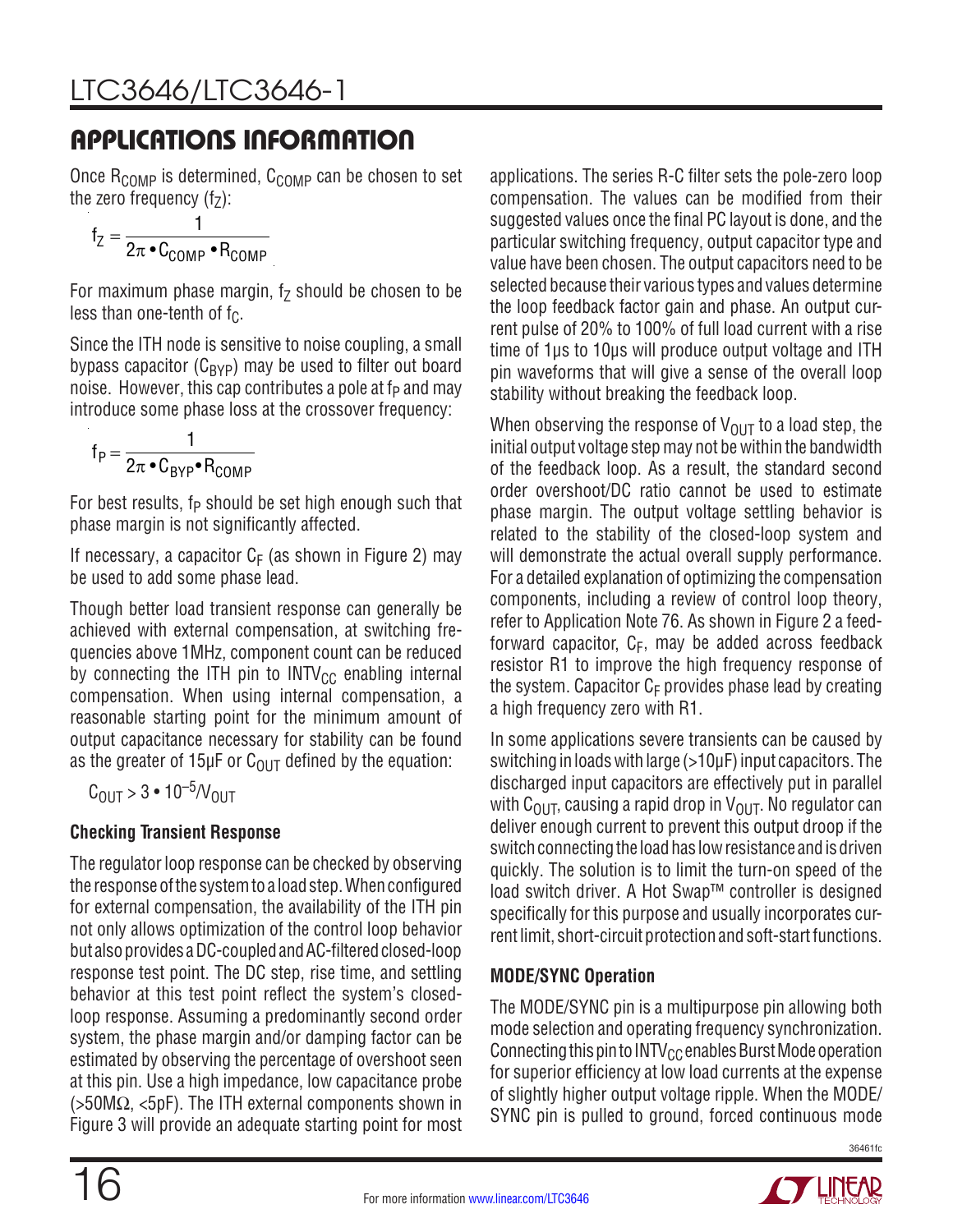operation is selected creating the lowest fixed output ripple at the expense of light load efficiency.

The LTC3646 will detect the presence of the external clock signal on the MODE/SYNC pin and synchronize the internal oscillator to the phase and frequency of the incoming clock. The presence of an external clock will place the LTC3646 into forced continuous mode operation. For proper on-time, connect a resistor corresponding to the SYNC frequency between the RT pin and SGND (see the Operating Frequency section). The user should be aware that a clock with fast edges may drive this pin below the –0.3V rating of this pin and an R-C filter may be needed to prevent this condition.

#### **Soft-Start**

Soft-start on the LTC3646 is implemented by internally ramping the reference signal fed to the error amplifier over approximately a 250µs period. Figure 5 shows the behavior of the regulator during start-up.

During the soft-start period, the inductor current is not allowed to reverse and discontinuous operation may occur under light load conditions.



**Figure 5. Start-Up Waveform**

#### **Output Power Good**

The PGOOD output of the LTC3646 is driven by a 63 $\Omega$ (typical) open-drain pull-down device. This pin will become high impedance once the output voltage is within 5% (see V<sub>PGOOD</sub> thresholds) of the target regulation point allowing the voltage at PGOOD to rise via an external pull-up resistor (100k typical). If the output voltage exits a 7.5% (see  $V_{PGPOD}$  thresholds) regulation window around the target regulation point the open-drain output will pull down with 63 $Ω$  output resistance to ground, thus dropping the PGOOD pin voltage. A filter time of 30μs (typical at  $f<sub>0</sub>$  = 2.25MHz) acts to prevent unwanted PGOOD output changes during  $V_{\text{OUT}}$  transient events. This filter time varies as a function of programmed switching period. The output voltage must exit the 7.5% regulation window for approximately 70 switching cycles before the PGOOD pin pulls to ground (see Figure 6).



**Figure 6. PGOOD Pin Behavior**

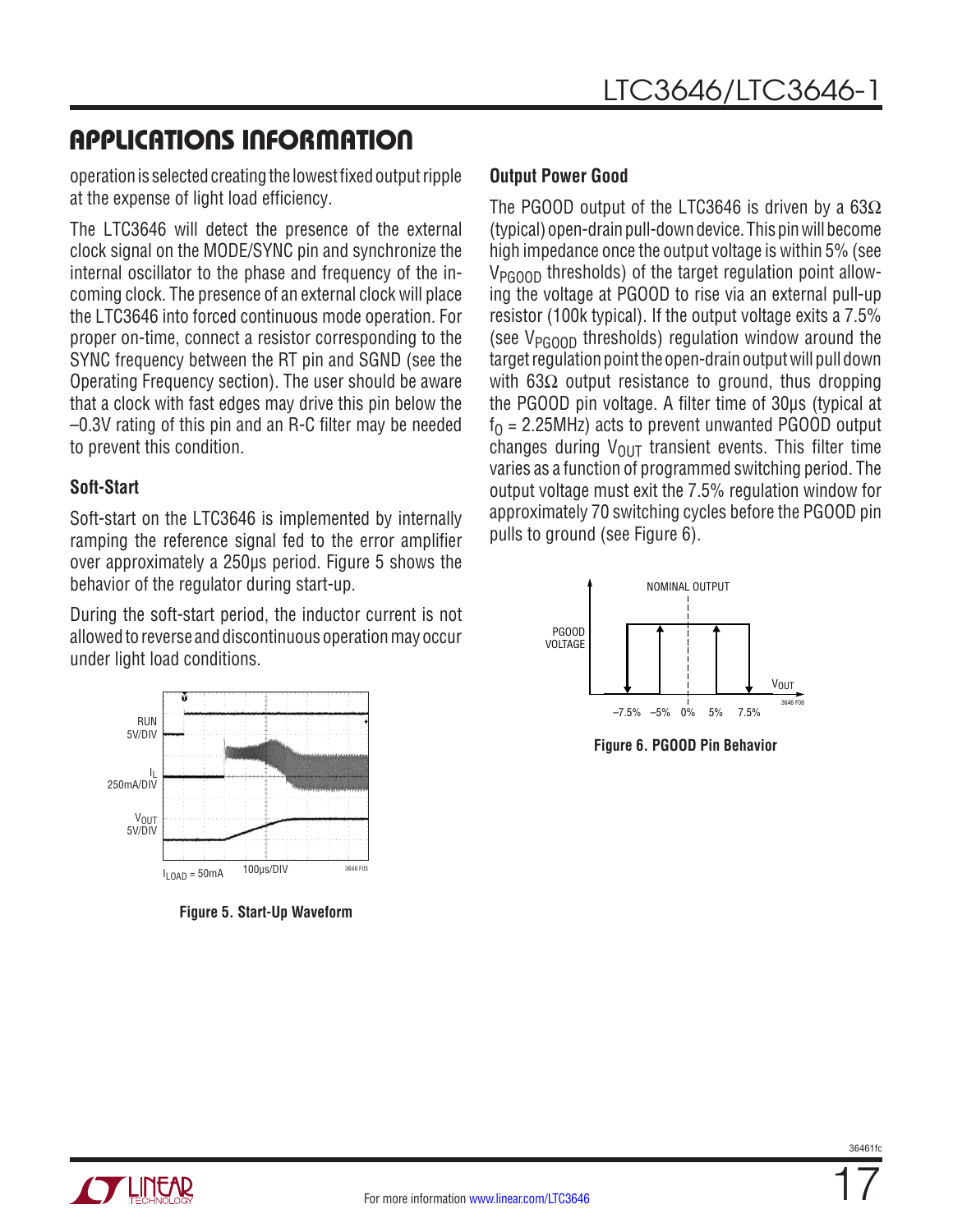#### **Efficiency Considerations**

The percent efficiency of a switching regulator is equal to the output power divided by the input power times 100%. It is often useful to analyze individual losses to determine what is limiting the efficiency and which change would produce the most improvement. Percent efficiency can be expressed as:

% Efficiency =  $100\% - (L1 + L2 + L3 + ...)$ 

where L1, L2, etc. are the individual loss terms as a percentage of input power.

Although all dissipative elements in the circuit produce losses, three main sources account for the majority of the losses in the LTC3646: 1)  $1^2R$  loss, 2) switching losses and quiescent current loss, 3) transition losses and other system losses.

1. I<sup>2</sup>R loss is calculated from the DC resistance of the internal switches,  $R_{SW}$ , and external inductor,  $R_1$ . In continuous mode, the average output current will flow through inductor L but is chopped between the internal top and bottom power MOSFETs. Thus, the series resistance looking into the SW pin is a function of both the top and bottom MOSFET's  $R_{DS(ON)}$  and the duty cycle (DC) as follows:

 $R_{SW} = (R_{DS(ON)TOP})(DC) + (R_{DS(ON)BOT})(1 - DC)$ 

The  ${\sf R}_{\sf DS(ON)}$  for both the top and bottom MOSFETs can be obtained from the curves in the Typical Performance Characteristics section. Thus to obtain I2R loss:

$$
I2R Loss = IOUT2 \cdot (RSW + RL)
$$

2. The internal LDO supplies the power to the  $INTV_{CC}$  rail. The total power loss here is the sum of the switching losses and quiescent current losses from the control circuitry.

Each time a power MOSFET gate is switched from low to high to low again, a packet of charge dQ moves from  $V_{IN}$  to ground. The resulting dQ/dt is a current out of  $INTV_{CC}$  that is typically much larger than the DC control bias current. In continuous mode,  $I_{GATECHG} = f_0(Q_T + Q_B)$ , where  $Q_T$  and  $Q_B$  are the gate charges of the internal top and bottom power MOSFETs and  $f_0$  is the switching frequency. For estimation purposes,  $(Q_T + Q_B)$  on the LTC3646 is approximately 5nC. To calculate the total power loss from the LDO load, simply add the gate charge current and quiescent current and multiply by  $V_{IN}$ :

 $P_{LDO} = (I_{GATECHG} + I_Q) \cdot SVIN$ 

As will be discussed below, in certain cases the overall efficiency can be improved by supplying the gate and quiescent current through the  $EXTV_{CC}$  pin.

3. Other hidden losses such as transition loss, copper trace resistances, and internal load currents can account for additional efficiency degradations in the overall power system. Transition loss arises from the brief amount of time the top power MOSFET spends in the saturated region during switch node transitions. Other losses, including diode conduction losses during dead time and inductor core losses, generally account for less than 2% total additional loss.

Transition loss can become significant at high  $V_{IN}$  or high switching frequencies. Transition loss for the LTC3646 can be approximated by the following formula:

Loss (Watts) =  $I_{\text{OUT}} \cdot V_{\text{IN}}^2 \cdot f_0 \cdot 10^{-10}$ 

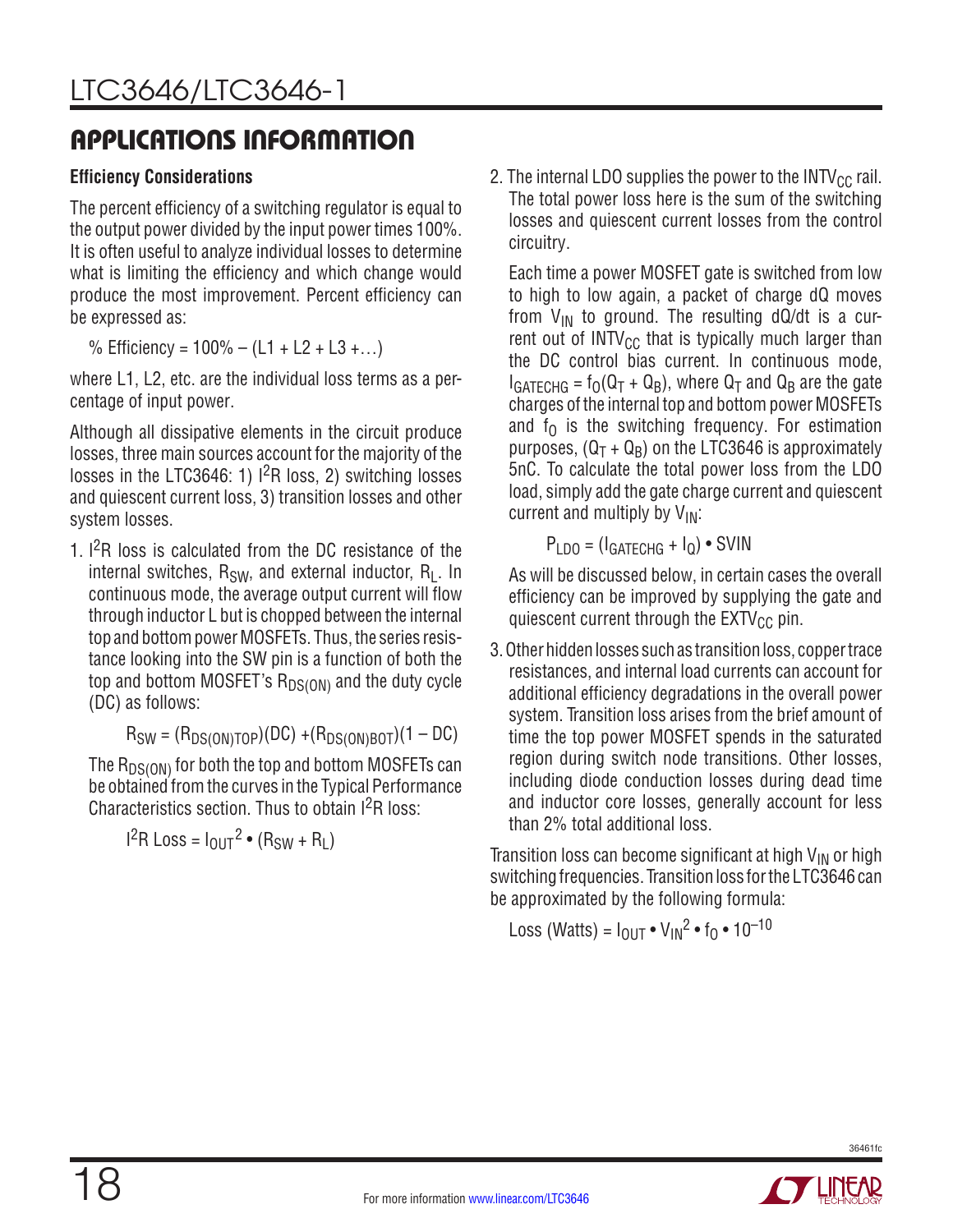#### **Thermal Considerations**

The LTC3646 requires the exposed package backplane metal (PGND) to be well soldered to the PC board to provide good thermal contact. This gives the DFN and MSOP packages exceptional thermal properties, compared to other packages of similar size, making it difficult in normal operation to exceed the maximum junction temperature of the part. In many applications, the LTC3646 does not generate much heat due to its high efficiency. However, in applications in which the LTC3646 is running at a high ambient temperature, high input voltage, high switching frequency, and maximum output current, the heat dissipated may cause the part to exceed the maximum allowed junction temperature. If the junction temperature reaches approximately 175°C, both power switches will be turned off until temperature decreases approximately 10°C.

Thermal analysis should always be performed by the user to ensure the LTC3646 does not exceed the maximum junction temperature.

The temperature rise is given by:

 $t_{RISF} = P_D \theta_{J}$ 

where  $P_D$  is the power dissipated by the regulator and  $\theta_{JA}$  is the thermal resistance from the junction of the die to the ambient. Consider the example in which an LTC3646IDE-1 is operating with  $I_{\text{OUT}} = 1.0$ A, SVIN = 12V,  $f = 3MHz$ ,  $V_{OUT} = 1.8V$ , and a board temperature of 85 $^{\circ}$ C. From the Typical Performance Characteristics section, the  $R_{DS(ON)}$  of the top switch is found to be nominally 200m $\Omega$ while that of the bottom switch is nominally 120m $\Omega$ yielding an equivalent power MOSFET resistance R<sub>SW</sub> of:

$$
\frac{R_{DS(ON)TOP} \cdot 1.8}{12} + \frac{R_{DS(ON)BOT} \cdot 10.2}{12} = 132 m\Omega
$$

From the previous section,  $I_{GATECHG} + I_{Q}$  is ~15mA when f = 3MHz. Therefore, the total power dissipation due to resistive losses and LDO losses is:

$$
P_D = I_{OUT}^2 \cdot R_{SW} + SVIN \cdot (I_{GATECHG} + I_Q)
$$
  

$$
P_D = (1.0)^2 \cdot (0.132) + 12V \cdot 15mA = 312mW
$$

and the transition loss is:

 $P_T = 1.0 \cdot 12^2 \cdot 10^{-10} \cdot 3.0 \cdot 10^6 = 43$  mW

The DFN 4mm ×3mm package junction-to-ambient thermal resistance,  $\theta_{JA}$ , is approximately 43°C/W. Therefore, the junction temperature of the regulator operating in a 85°C ambient temperature is approximately:

 $T_{\rm J}$  = (0.312 + 0.043) • 43 + 85 = 100 °C

which is below the specified maximum junction temperature of 125°C.

High input voltage, high frequency applications may cause the internal LDO to generate significant heat. The  $INTV_{CC}$ current, which is dominated by the gate charge current, may be supplied by either the SVIN LDO or through the  $EXTV_{CC}$  pin. When the voltage on the  $EXTV_{CC}$  pin is less than 4.5V, the  $V_{IN}$  LDO is enabled. Power dissipation for the IC in this case is highest and is equal to SVIN  $\bullet$   $I_{\text{INTVCC}}$ . The gate charge current is dependent on operating frequency as discussed in the Efficiency Considerations section. For example, the LTC3646 INTV $_{\text{CC}}$  current is approximately 15mA at 3MHz operation. If  $V_{IN}$  is at the 40V maximum, the loss in the on-chip LDO is:

 $40V \cdot 0.015A = 0.60W$ 

In these situations it will be advantageous to bias the part through the  $EXTV_{CC}$  pin if a suitable voltage source is available. When the voltage applied to  $EXT_{CC}$  rises above 4.5V (maximum 6.0V), the SVIN LDO is turned off and an internal switch between the  $\text{EXTV}_{\text{CC}}$  and  $\text{INTV}_{\text{CC}}$ pins is closed. This voltage is unregulated and so in this situation,  $INTV_{CC} = EXTV_{CC}$ .

Using  $EXTV_{CC}$  allows the control power to be derived from the output if the output voltage is between 4.5V and 6.0V during normal operation and from the SVIN LDO when the output is out of regulation (e.g., start-up, short-circuit). Significant efficiency and thermal gains can be realized by powering  $INTV_{CC}$  from the output, since the power needed for the driver and control currents will be supplied from the buck converter instead of the internal linear regulator.

For 4.5V to 6V regulator outputs, this means connecting the EXTV<sub>CC</sub> pin directly to V<sub>OUT</sub>. Tying the EXTV<sub>CC</sub> pin to a 5.5V supply reduces the dissipated power in the previous example from 0.60W to approximately:

 $5.5V \cdot 0.015A = 82.5mW$ 

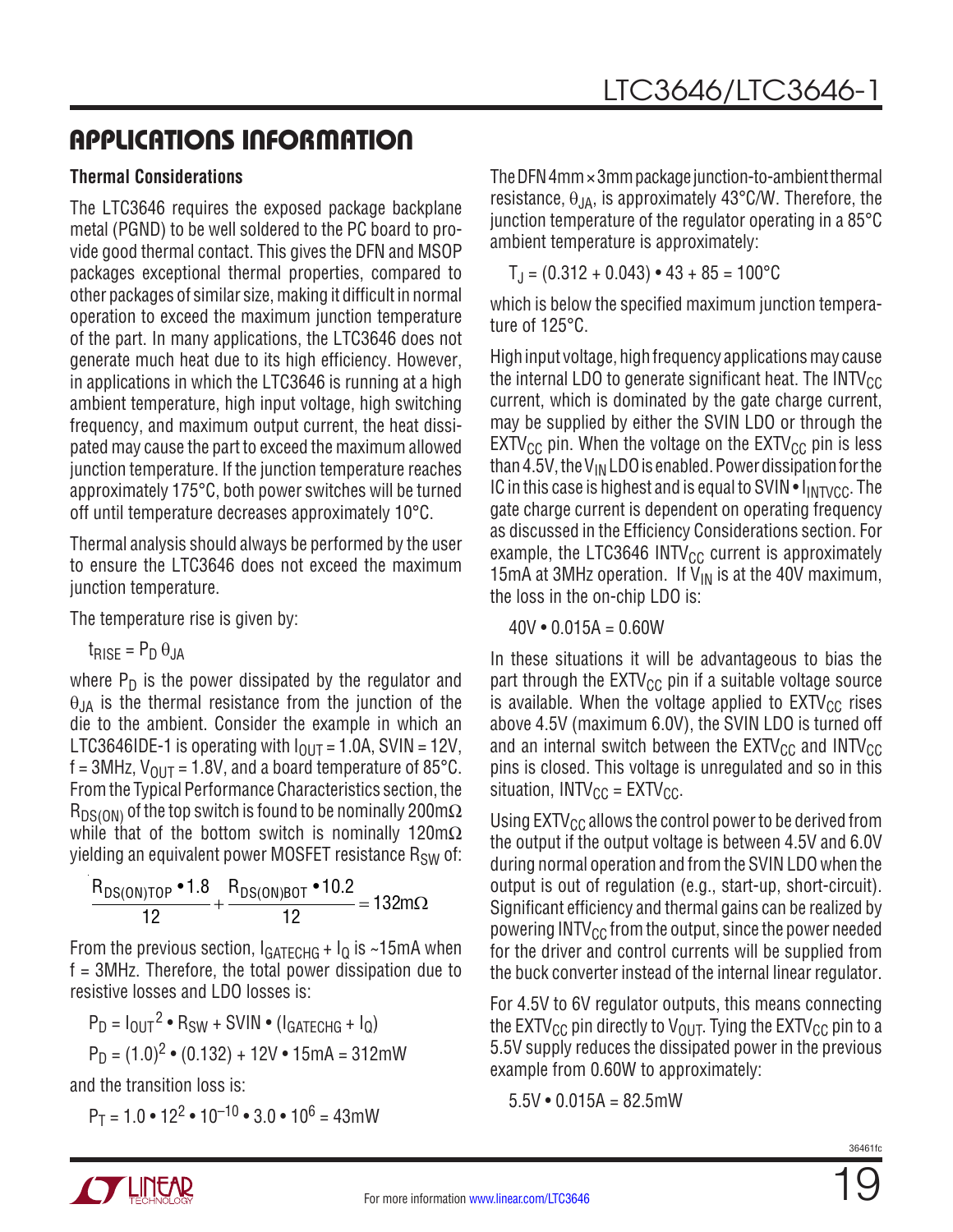The following list summarizes the three possible connections for  $EXTV_{CC}$ :

- 1. EXTV $_{\rm CC}$  grounded. This will cause INTV $_{\rm CC}$  to be powered from the internal 5.0V regulator.
- 2. EXTV<sub>CC</sub> connected directly to  $V_{\text{OUT}}$ . This is the normal connection for a 4.5V to 6V regulated output and provides the highest efficiency.
- 3. EXTV $_{\rm CC}$  connected to an external supply. If an external supply is available in the 4.5V to 6V range, it may be used to power  $EXTV_{CC}$ . Ensure that  $EXTV_{CC}$  <  $V_{IN}$ .

#### **Board Layout Considerations**

When laying out the printed circuit board, the following checklist should be used to ensure proper operation of the LTC3646.

- 1. Does the capacitor  $C_{PVIN}$  connect to PVIN and PGND as close to the pins as possible? These capacitors provide the AC current to the internal power MOSFETs and drivers. The  $(-)$  plate of C<sub>PVIN</sub> should be closely connected to PGND and the  $(-)$  plate of C<sub>OUT</sub>.
- 2. The output capacitor,  $C_{\text{OUT}}$ , and inductor L1 should be closely connected to minimize loss. The (–) plate of  $C_{\text{OUT}}$  should be closely connected to PGND and the  $(-)$  plate of  $C_{IN}$ .
- 3. The resistive divider, R1 and R2, must be connected between the  $(+)$  plate of C<sub>OUT</sub> and a ground line terminated near SGND. The feedback signal,  $V_{FB}$ , should be routed away from noisy components and traces such as the SW line, and its trace length should be minimized. In addition, RT and the loop compensation components should be terminated to SGND.
- 4. Keep sensitive components away from the SW pin. The  $R_{\text{RT}}$  resistor, the feedback resistors, the compensation components, and the  $INTV_{CC}$  bypass capacitor should all be routed away from the SW trace and the inductor.
- 5. A ground plane is preferred, but if not available the signal and power grounds should be segregated with both connecting to a common, low noise reference point. The point at which the ground terminals of the  $V_{IN}$  and  $V_{OIII}$  bypass capacitors are connected makes a good, low noise reference point. The connection to the PGND pin should be made with a minimal resistance trace from the reference point.
- 6. Flood all unused areas on all layers with copper in order to reduce the temperature rise of power components. These copper areas should be connected to the exposed backside connection of the IC.

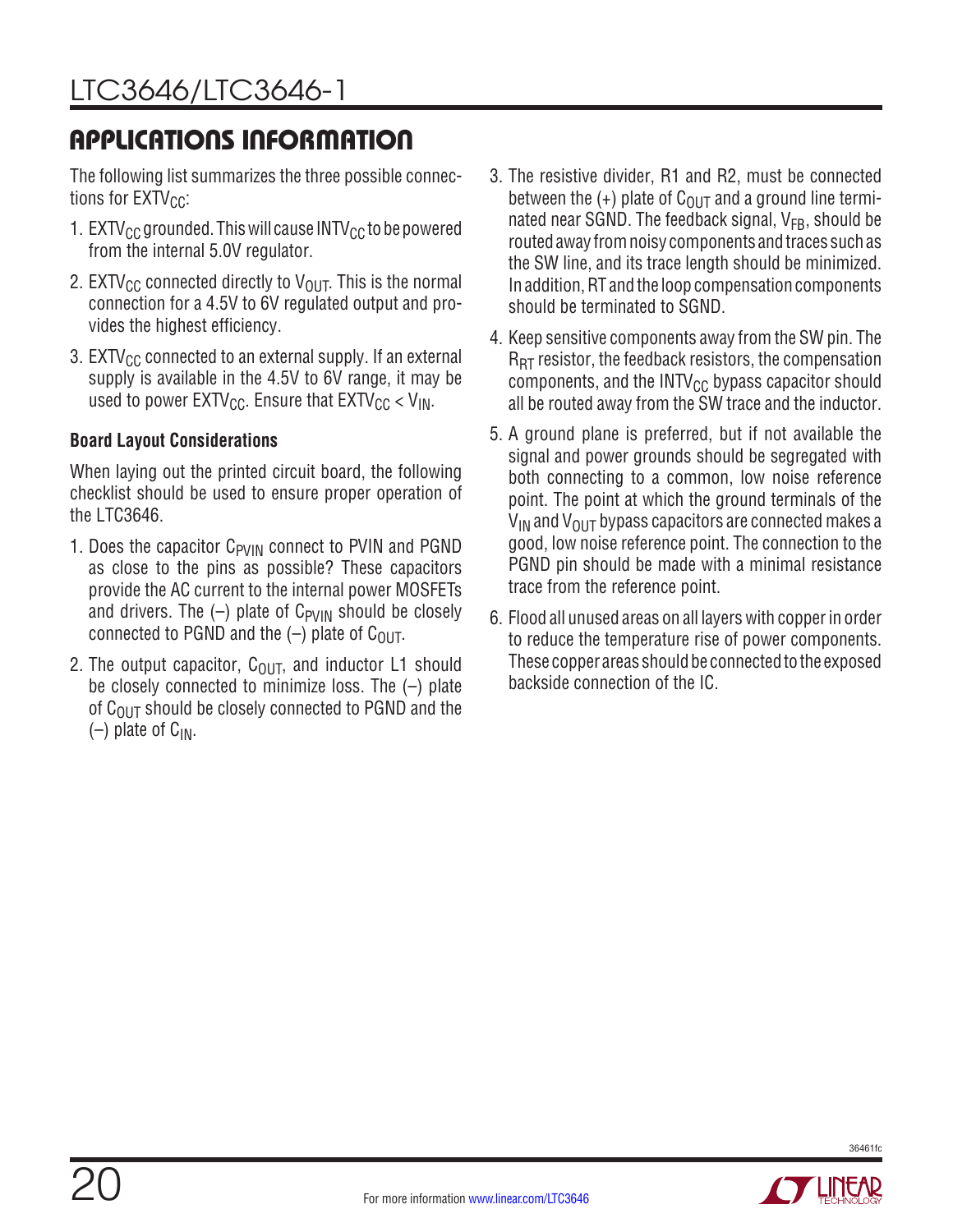

**Figure 7. Example of Power Component Layout for DFN Package. Because of the Similar Pinout, MSE Package Layout is Similar**



**Figure 8. Board Layout Schematic**

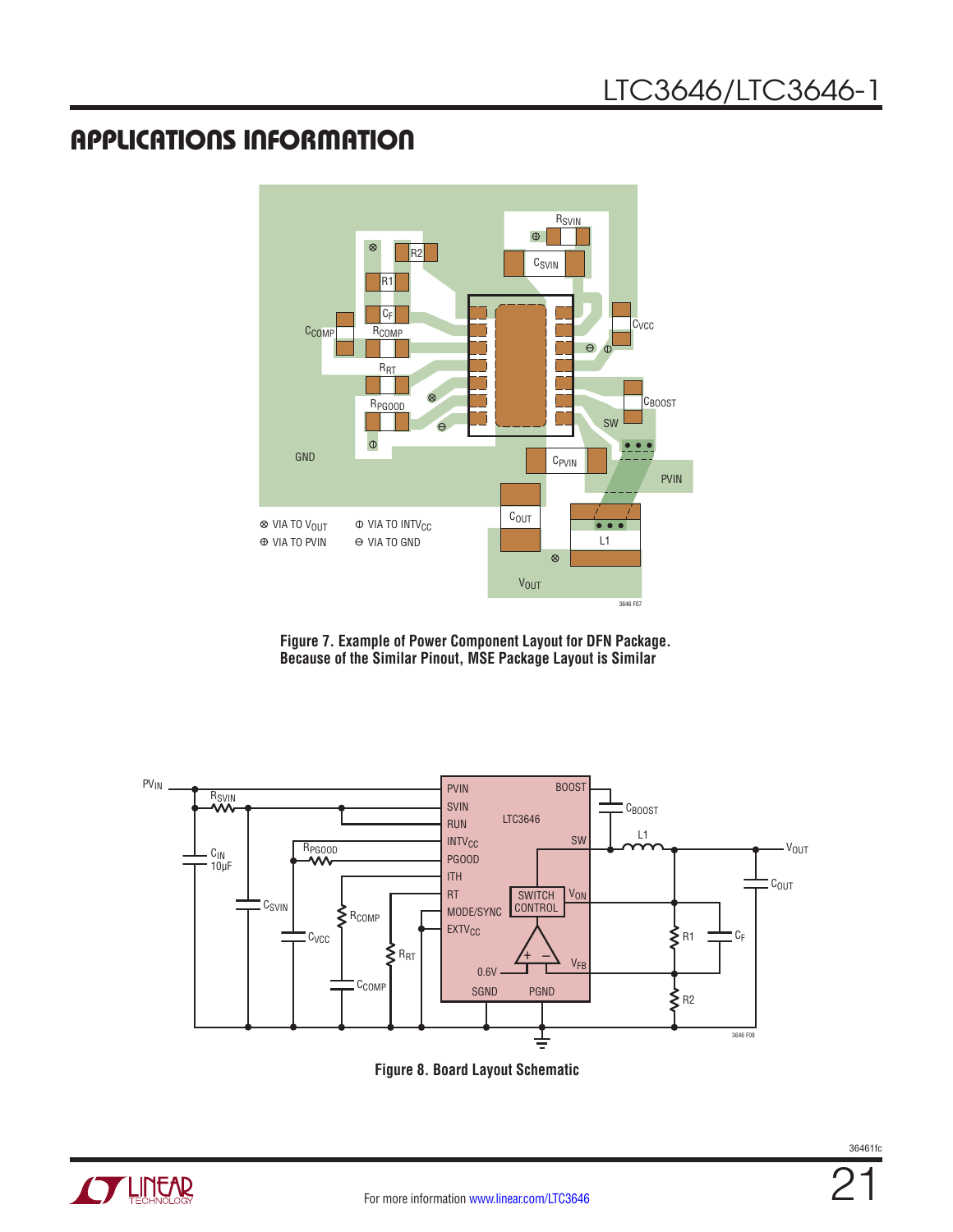#### **Design Example**

As a design example, consider using the LTC3646-1 in an application with the following specifications:  $V_{IN} = 12V$ ,  $V_{\text{OUT}} = 1.8V, I_{\text{OUT}}(MAX) = 1A, I_{\text{OUT}}(MIN) = 10mA.$ 

Because efficiency is important at both high and low load currents, Burst Mode operation and 1MHz operation is chosen.

First the correct  $R_{RT}$  resistor value for 1MHz switching frequency must be chosen. Based on the equation discussed previously, the closest standard resistor value for  $R_{\text{RT}}$  is 90.9k.

Next, determine the inductor value for approximately 35% ripple current using:



A standard 4.7µH inductor would work well for this application.

Next  $C<sub>OUT</sub>$  is selected based on the required output transient performance and the required ESR to satisfy the output voltage ripple. Using a 15µF ceramic capacitor with an ESR of 5m $\Omega$  will result in approximately 5mV of ripple.

Decoupling the PVIN pin with a 22µF capacitor and the SVIN pin with a 1µF capacitor should be adequate for most applications. A 0.1µF boost capacitor should also work for most applications.

To save board space the ITH pin is connected to  $INTV_{CC}$ to select internal compensation. Since the switching and Q current drawn from the 12V supply is not a significant source of loss or heat,  $EXTV_{CC}$  is disabled by tying the pin to SGND.



**Figure 9**

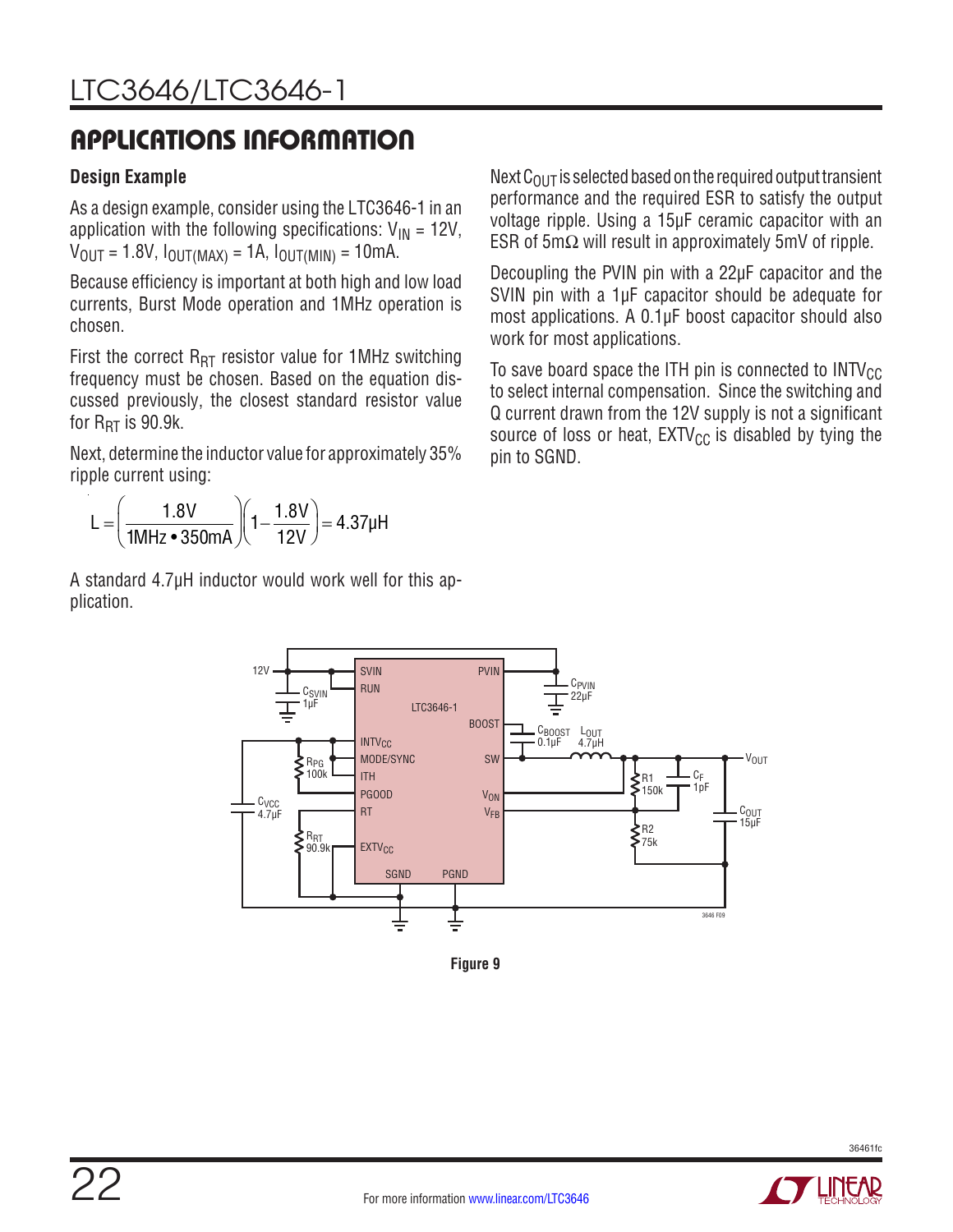### TYPICAL APPLICATIONS



**12V to 1.8V Output with 400kHz External Sync**



**Efficiency Curve 50mA to 1A Load Step**



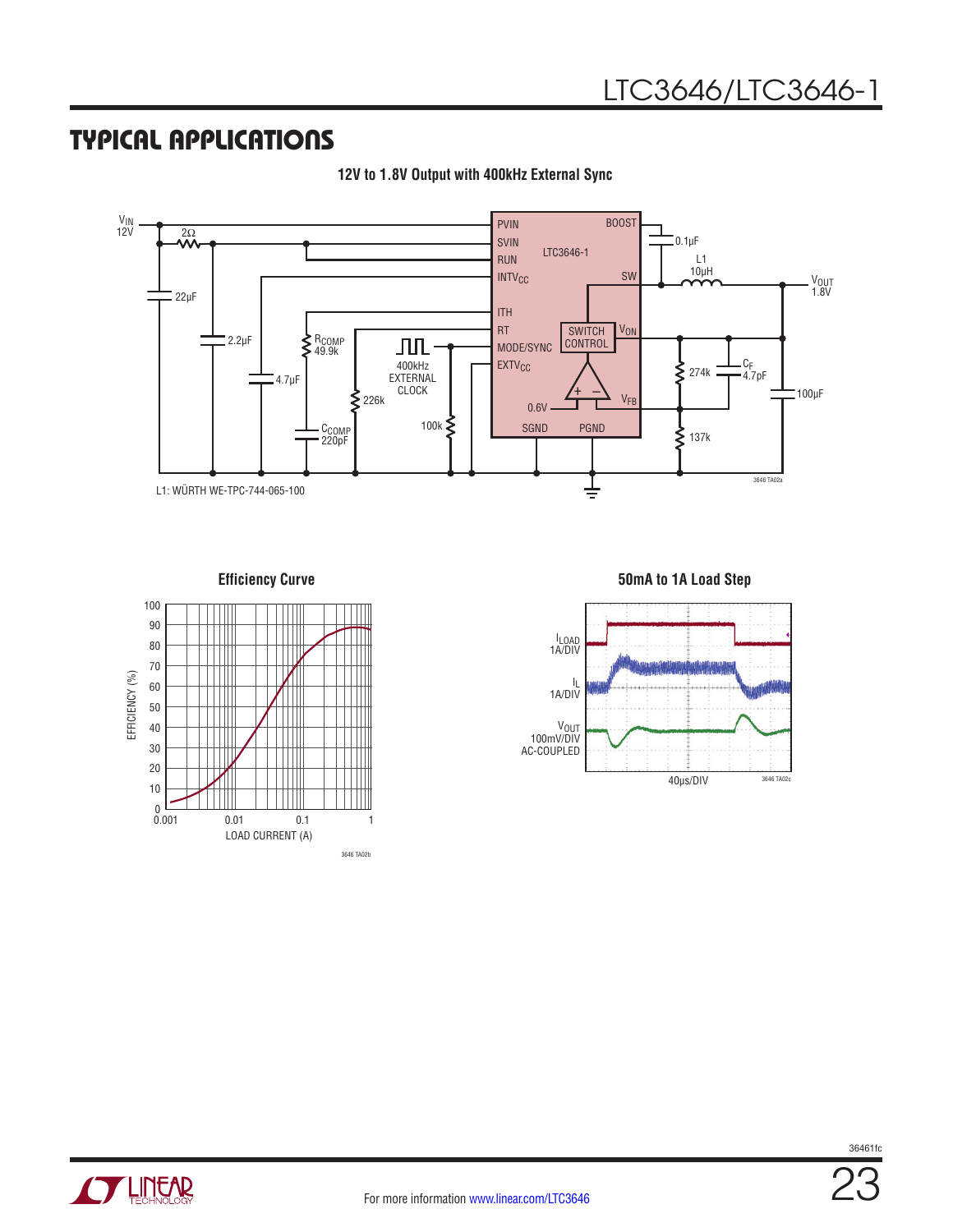### TYPICAL APPLICATIONS



**24V** Input to 5V Output at 1MHz Frequency and EXTV<sub>CC</sub>



**Efficiency Curve 50mA to 1A Load Step**



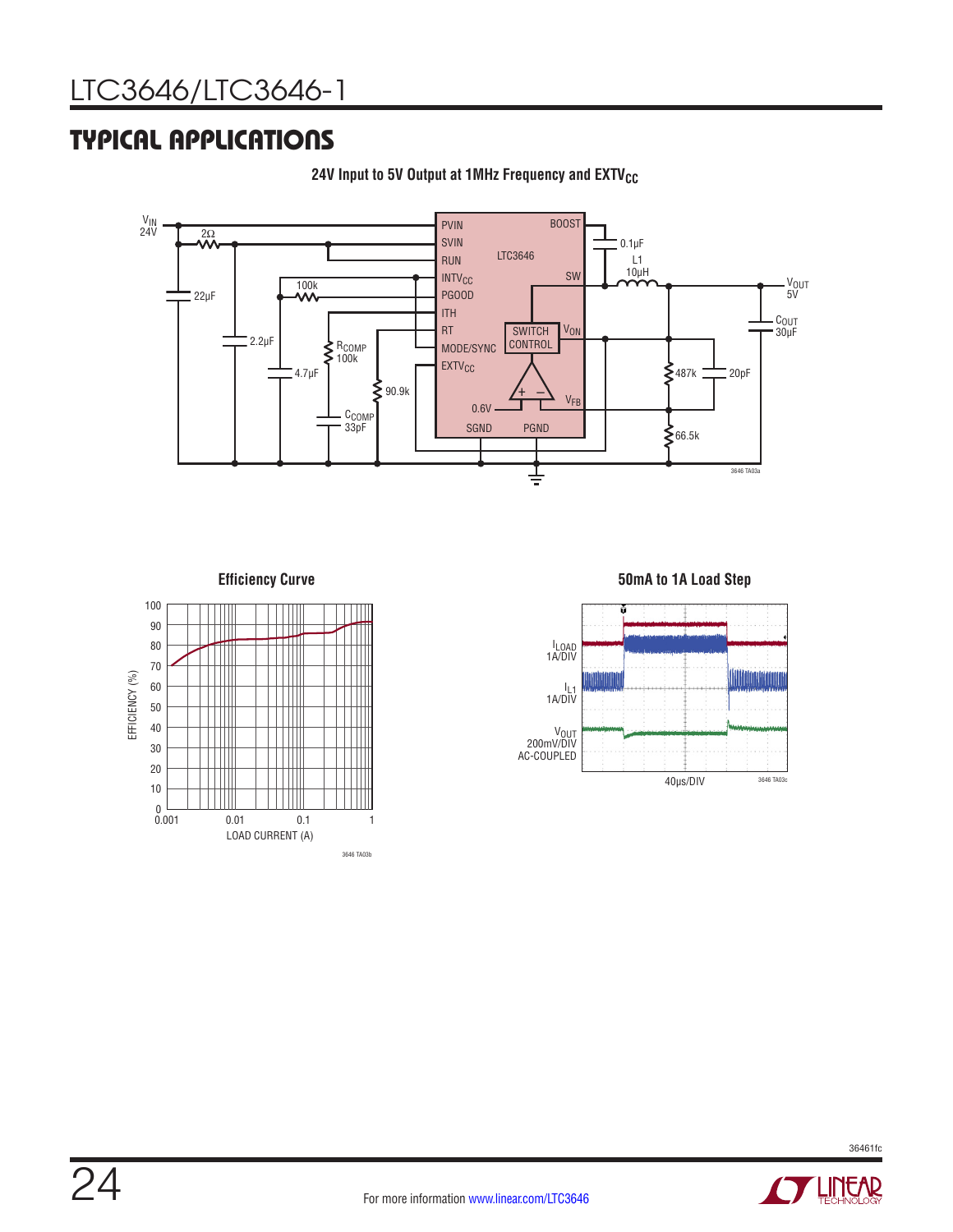### PACKAGE DESCRIPTION

**Please refer to <http://www.linear.com/designtools/packaging/>for the most recent package drawings.**



6. SHADED AREA IS ONLY A REFERENCE FOR PIN 1 LOCATION ON THE TOP AND BOTTOM OF PACKAGE

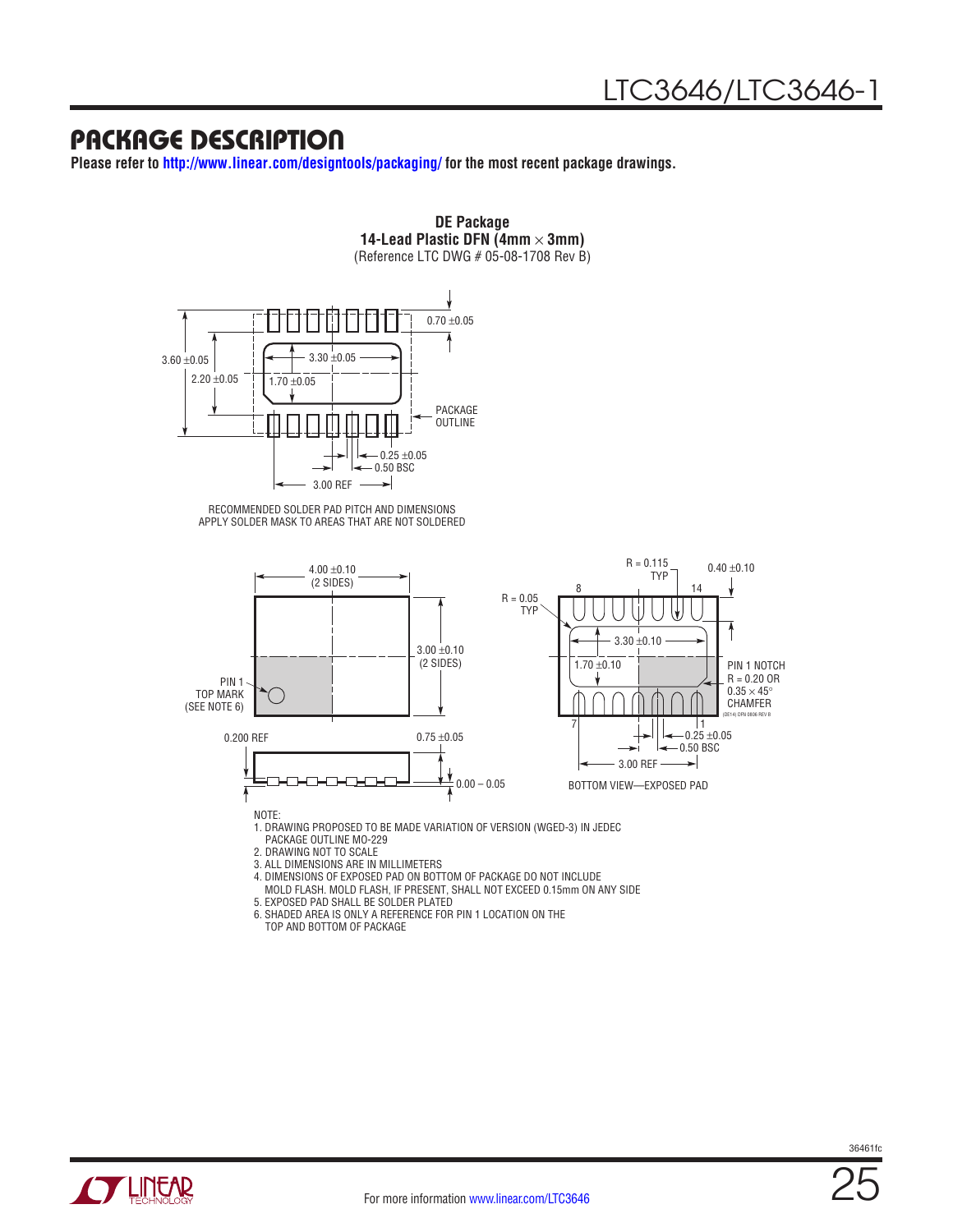### PACKAGE DESCRIPTION

**Please refer to <http://www.linear.com/designtools/packaging/>for the most recent package drawings.**



MOLD FLASH, PROTRUSIONS OR GATE BURRS SHALL NOT EXCEED 0.152mm (.006") PER SIDE

4. DIMENSION DOES NOT INCLUDE INTERLEAD FLASH OR PROTRUSIONS.

INTERLEAD FLASH OR PROTRUSIONS SHALL NOT EXCEED 0.152mm (.006") PER SIDE

5. LEAD COPLANARITY (BOTTOM OF LEADS AFTER FORMING) SHALL BE 0.102mm (.004") MAX

6. EXPOSED PAD DIMENSION DOES INCLUDE MOLD FLASH. MOLD FLASH ON E-PAD SHALL NOT EXCEED 0.254mm (.010") PER SIDE.

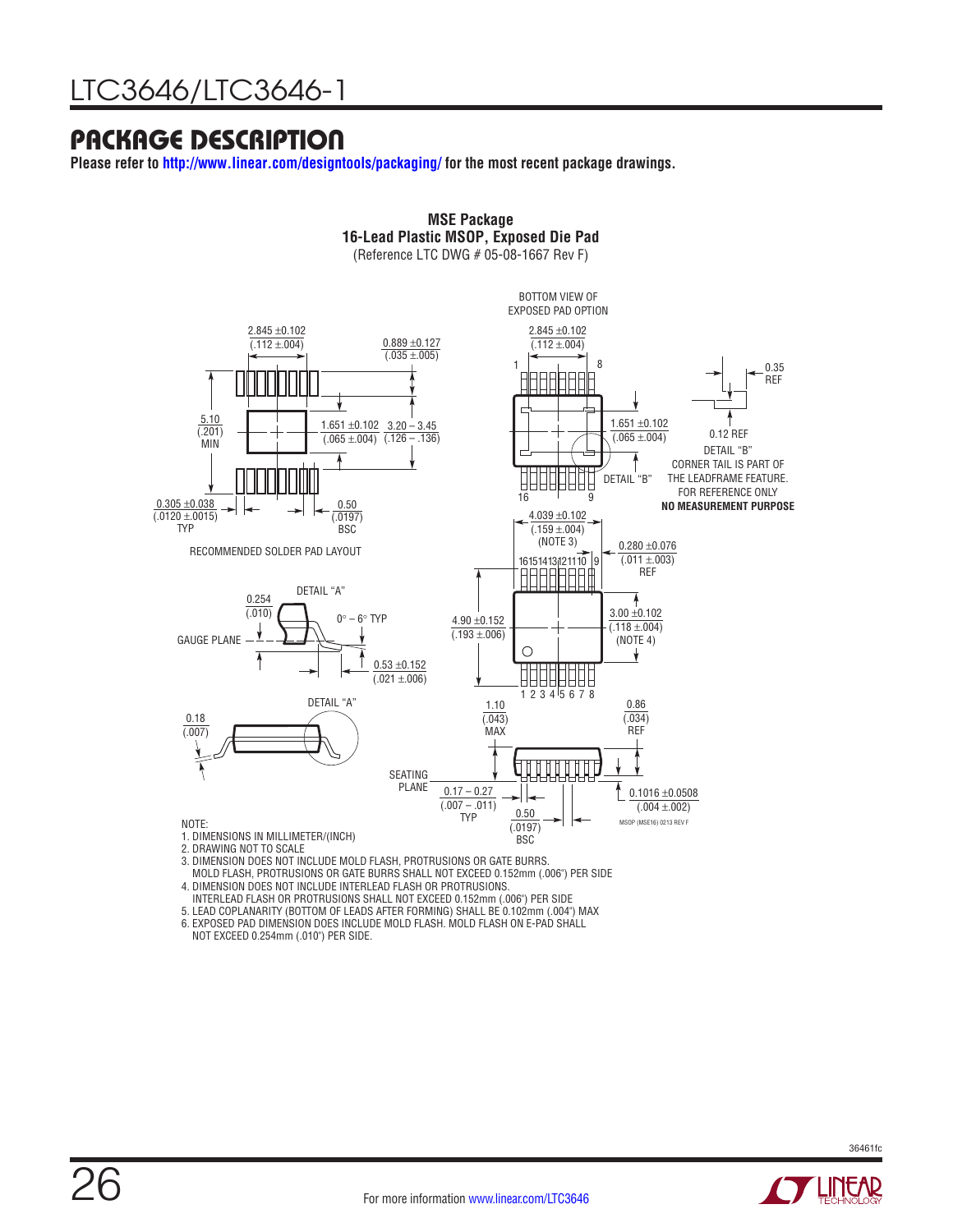### REVISION HISTORY

| <b>REV</b>   | <b>DATE</b> | <b>DESCRIPTION</b>                                                                                       | <b>PAGE NUMBER</b> |
|--------------|-------------|----------------------------------------------------------------------------------------------------------|--------------------|
| A            | 07/13       | Changed '%' to '%/V' regarding V <sub>RFF</sub> Line Regulation in the Electrical Characteristics Table. |                    |
| B            | 03/14       | <b>Clarified Description</b>                                                                             |                    |
|              |             | <b>Clarified Operating Junction Temperature</b>                                                          | 2, 3, 4            |
|              |             | <b>Clarified specifications</b>                                                                          | 3                  |
|              |             | Clarified graph                                                                                          | 5                  |
|              |             | Clarified formula                                                                                        | 11                 |
|              |             | Clarified description                                                                                    | 19                 |
|              |             | <b>Clarified Application drawings</b>                                                                    | 22, 28             |
| $\mathsf{C}$ | 08/15       | <b>Clarified Valley Switch Current Limit</b>                                                             | 3                  |
|              |             | Clarified Inductor Selection paragraph                                                                   | 11                 |
|              |             | <b>Clarified Related Parts list</b>                                                                      | 28                 |